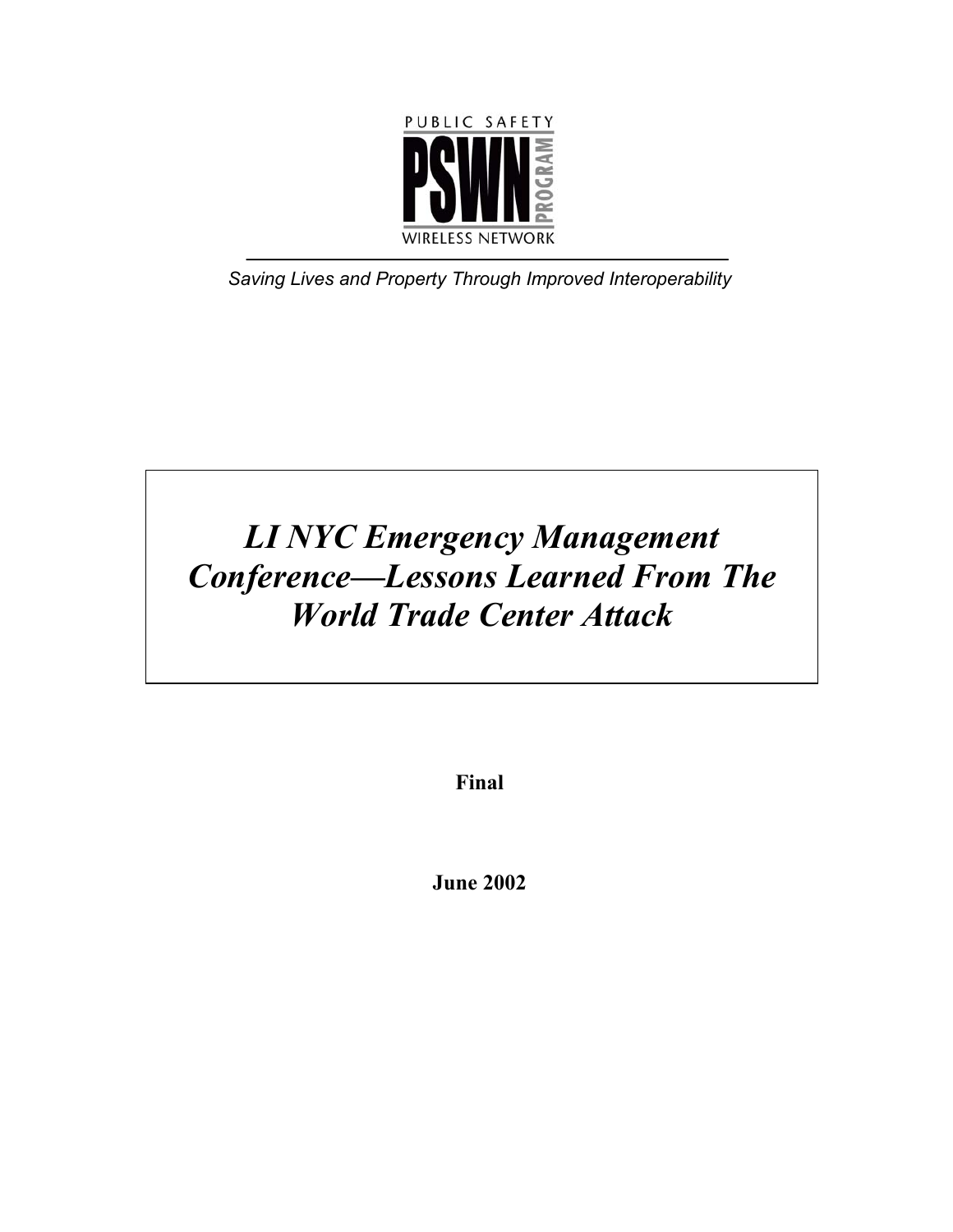# **TABLE OF CONTENTS**

| 1. |            |                                                                                                                                                                |  |  |
|----|------------|----------------------------------------------------------------------------------------------------------------------------------------------------------------|--|--|
| 2. |            |                                                                                                                                                                |  |  |
|    |            | 2.1 New York City and New York State Response—Command and Control of a City in                                                                                 |  |  |
|    | 2.2<br>2.3 | Ground Zero—The First Responders—In Their Own Words, the Scene Through the Eyes                                                                                |  |  |
| 3. |            |                                                                                                                                                                |  |  |
|    | 3.1        | Statement by Michael Brown, Acting Deputy Director/General Counsel, Federal                                                                                    |  |  |
|    | 3.2        | Overview of Urban Search and Rescue (USAR) System and FEMA's USAR Response to                                                                                  |  |  |
|    | 3.3<br>3.4 | Logistics—Procurement, Distribution, and Management of Equipment Resources  14<br>Donations Management—The Complexities Involved in Managing the Outpouring of |  |  |
|    | 3.5        | Debris, Construction, and Engineering Management—The City's Response to<br>Coordinated Efforts of Government and Private Sector Debris Removal, Construction,  |  |  |
|    | 3.6        | Rapid Assessment of Building Conditions to Ensure Safe Reoccupancy  18                                                                                         |  |  |
|    | 3.7        |                                                                                                                                                                |  |  |
|    | 3.8        | Utility Response—Reestablishing Utilities and Communications to Lower Manhattan20                                                                              |  |  |
|    | 3.9        | 3.10 Business Continuity—Impact of 9/11 on the Insurance and Financial Industries24                                                                            |  |  |
| 4. |            |                                                                                                                                                                |  |  |
|    |            |                                                                                                                                                                |  |  |
|    | 4.2        |                                                                                                                                                                |  |  |
|    | 4.3        | Perspectives From the Port Authority of New York and New Jersey 30                                                                                             |  |  |
|    | 4.4        |                                                                                                                                                                |  |  |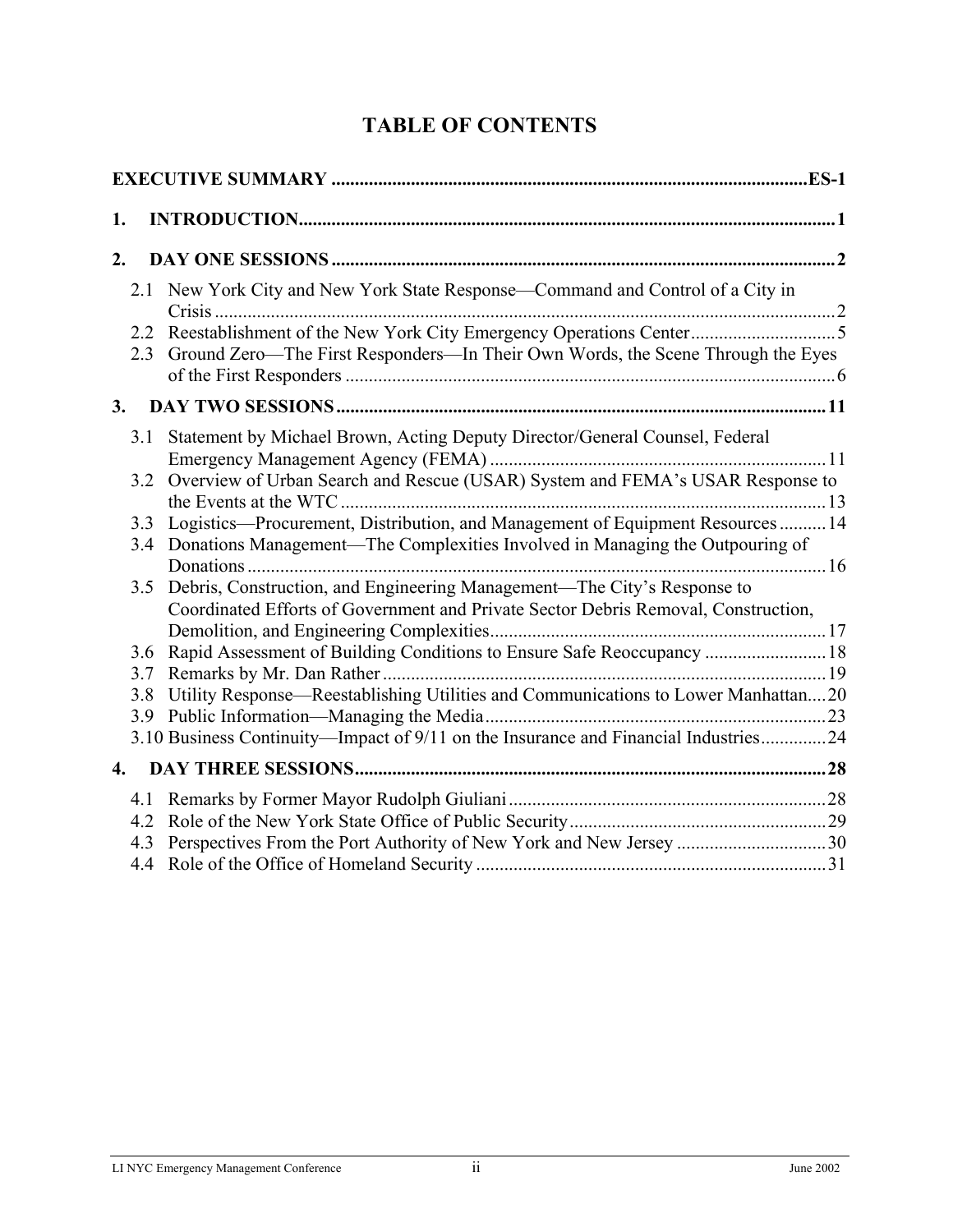# **EXECUTIVE SUMMARY**

On May 20–22, 2002, a conference, entitled "LI NYC Emergency Management," was held at the Sheraton New York in New York City, New York. The 3-day conference consisted of a variety of sessions focusing on the events of September 11, 2001, in New York City and exhibits of concern by emergency management and public safety professionals. The key findings and recommendations resulting from the conference included—

- The Fire Department of New York encountered substantial difficulties with its land mobile radio system during the initial response efforts.
- After the collapse of the World Trade Center towers, the lack of in-building wireless communications hindered building evacuation, search and rescue, and damage assessment operations.
- The Federal Emergency Management Agency has three main priorities for improving the preparedness and response of the Nation's public safety community: better and standardized communications, including interoperability; fully equipped and trained public safety personnel; and improved cross-agency information exchange.
- The Blackberry wireless messaging system remained operational and was used by several public and private entities during the response and recovery operation.
- A common incident management system should be adopted by emergency management organizations to facilitate greater operational effectiveness and wireless communications interoperability.
- The value of ongoing planning and preparedness could not be overstated by several of the presenters from both public and private entities.
- Many of the executives from the local public safety agencies firmly believe that interoperable communications and interoperability remain major needs of the public safety community.
- The State of New York created the Office of Public Security in response to the need for a more comprehensive approach to preventing and responding to terrorism.
- The Office of Homeland Security is actively designing a national homeland security strategy and is placing some level of emphasis on the need for interoperable communications.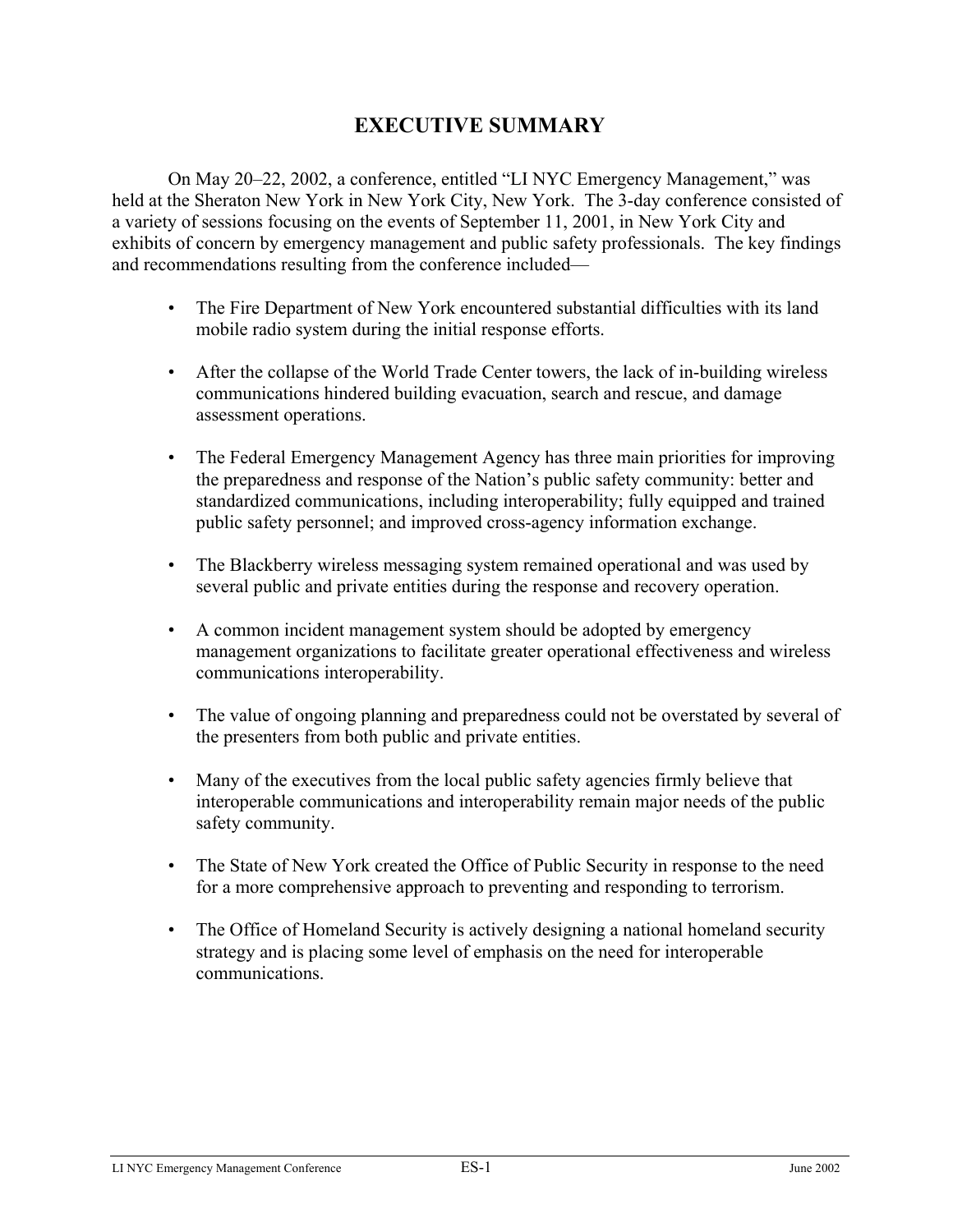# **1. INTRODUCTION**

<span id="page-3-0"></span>The ninth annual LI NYC Emergency Management Conference was held on May 20–22, 2002, in New York City, New York. The conference was sponsored by a consortium of local governments in and around the New York City region and was specifically designed to review the events of September 11, 2002, in New York City. In that context, the presenters provided their organization's perspective on the event and role within the overall response. Approximately 1,100 persons, from approximately 35 states and 7 countries, attended the conference, which was a venue for topical presentations, high-profile speeches, and an exhibition.

The 3-day conference provided numerous sessions, and Public Safety Wireless Network (PSWN) Program support staff attended all of them. Unfortunately, several of the speakers and sessions were cancelled due to scheduling conflicts. None of the sessions focused specifically on wireless communications or interoperability, although those topics were mentioned by several of the presenters either during their presentation or in response to a question from an audience member.

This report consists of concise summaries for each of the sessions attended by the PSWN Program support staff. Specifically, 16 session reports are presented in 3 sections. Each section contains the session reports related to one of the three conference days. Within each section, sessions are described in chronological order.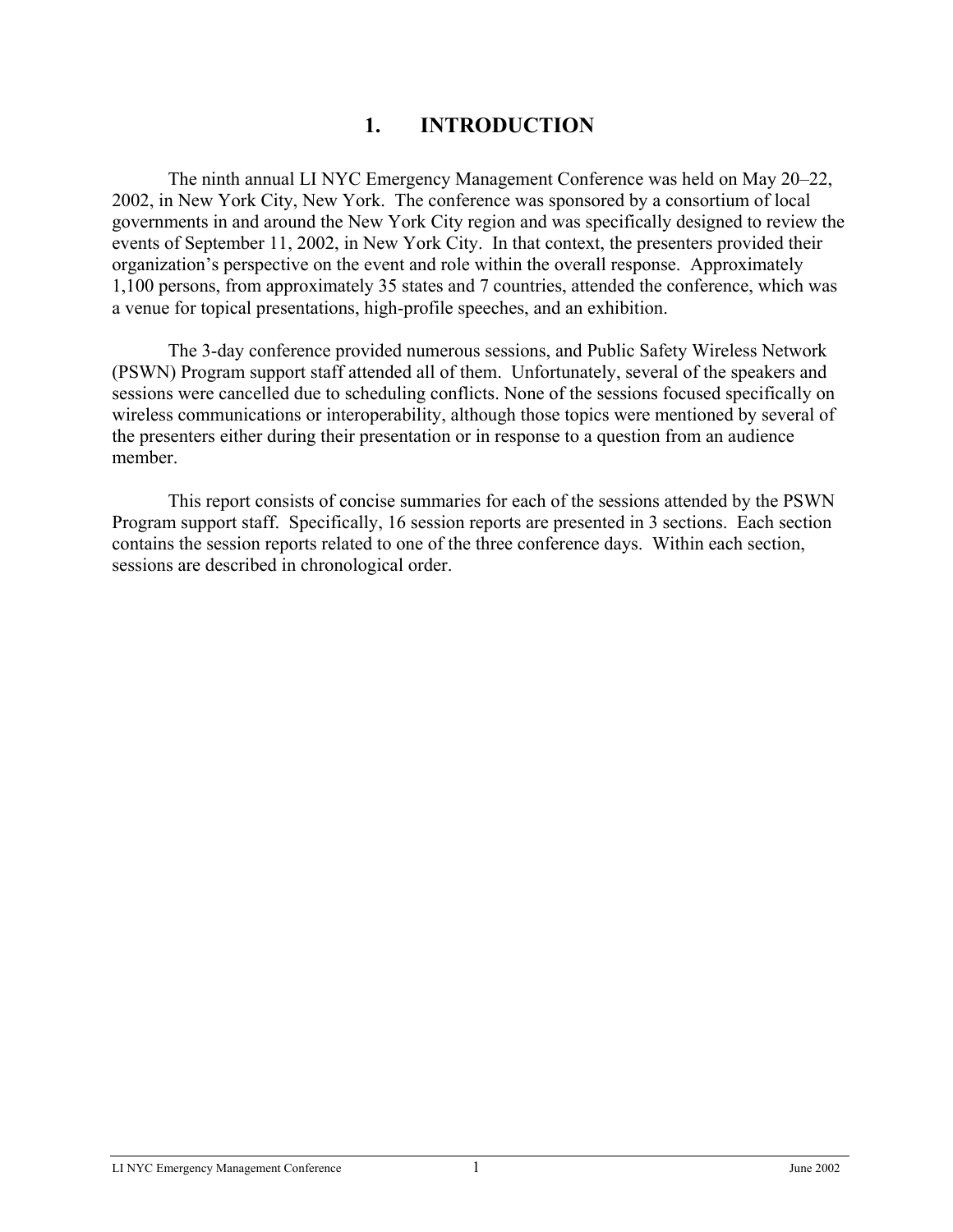# **2. DAY ONE SESSIONS**

<span id="page-4-0"></span>The following sections provide detailed reports on the sessions related to the first day of the conference―

- New York City and New York State Response—Command and Control of a City in Crisis
- Reestablishment of the New York City Emergency Operations Center
- Ground Zero—The First Responders—In Their Own Words, the Scene Through the Eyes of the First Responders.

## **2.1 New York City and New York State Response—Command and Control of a City in Crisis**

## **Synopsis**

This panel-based session provided an executive-level overview of the public safety response to the September 11, 2001, incident at the World Trade Center (WTC) in New York City. Senior-level representatives from the New York Police Department (NYPD), New York Fire Department (FDNY), New York City Office of Emergency Management (OEM), Port Authority of New York, New Jersey Police Department (PAPD), and the New York State Emergency Management Office (SEMO) all gave high-level overviews of the command and control challenges and lessons learned related to their agencies' responses. The panel discussion was moderated by a network news anchor, who posed particular questions to each of the panelists and then fielded questions from the audience.

## **Presenter Information**

This session was presented in panel format. The panel members were

- Moderator—David Bloom, Anchor, "NBC Weekend Today"
- Thomas Von Essen, Former New York City Fire Commissioner
- Richard Sheirer, Former Commissioner, OEM
- Allan H. Hoehl, Chief of Patrol Borough Manhattan South, NYPD (Retired)
- Joseph Morris, Chief of Department, PAPD
- Edward F. Jacoby, Jr., Director, SEMO.

## **Presentation Overview**

This session described the command and control complexities of the initial public safety response to the terrorist attacks at the WTC on September 11, 2001. The panelists represented the command level of most of the first responder public safety agencies in New York City. The moderator allowed each panelist a few moments to relate personal observations of the initial response from a command and control perspective. From the panel, it was learned that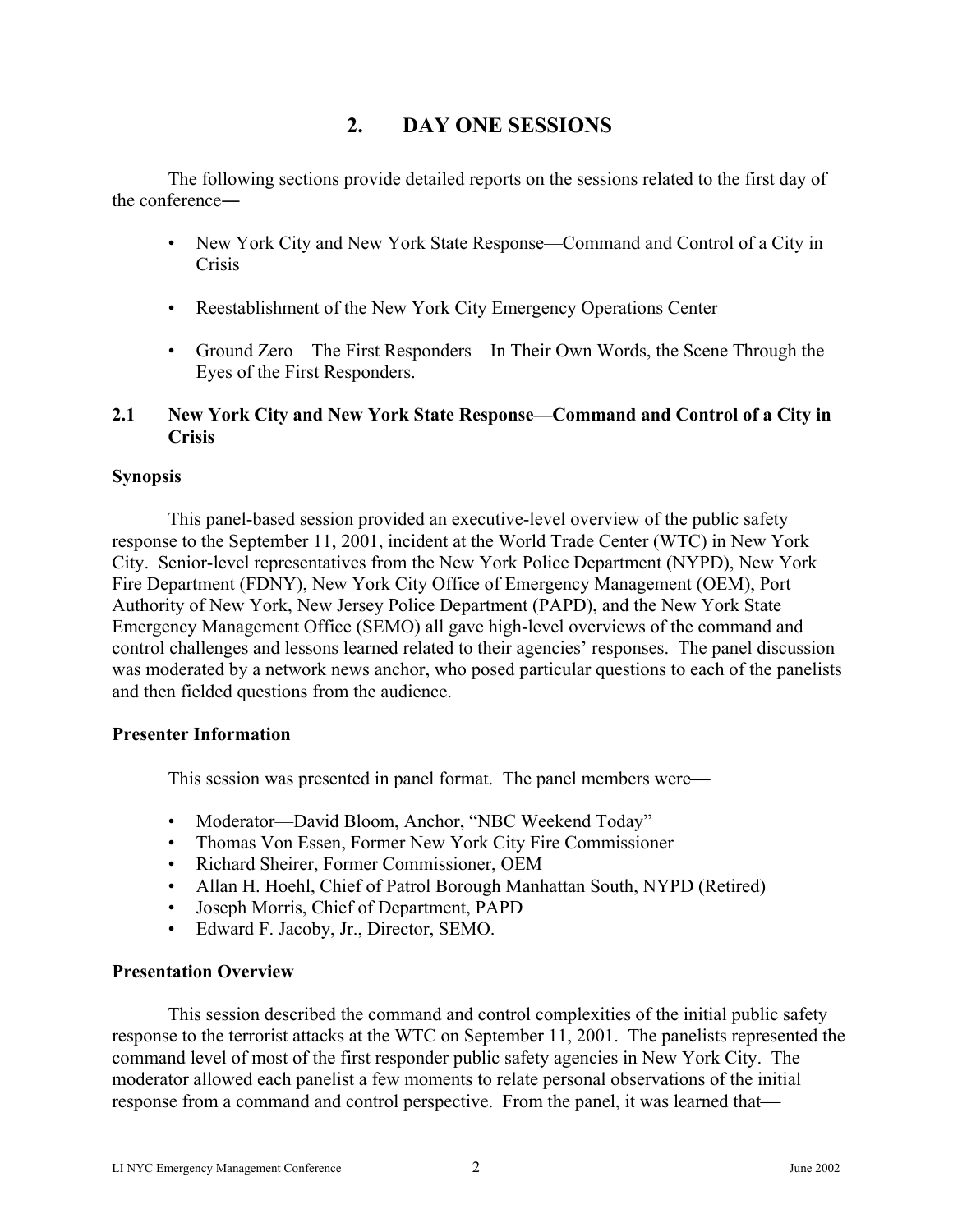- Within the initial minutes of the response, the scene was so chaotic and the loss of leaders within the FDNY so severe, that it was extremely difficult to get accurate information with which to make decisions.
- Communications between FDNY personnel in the buildings were almost non-existent.
- The 1993 bombing of the WTC probably created false perceptions about the strength of the WTC buildings.
- The OEM was activated immediately. Rescue operations were "normal," but communications were extremely difficult. The Emergency Operations Center (EOC) was ordered evacuated immediately following the impact of the second plane. Work began immediately to identify a new EOC site for both continuity of government and emergency operations.
- SEMO had a state of emergency declared almost immediately. The statewide fire mutual aid plan was activated along with all other "major event plans." SEMO personnel had to use satellite telephones to communicate with each other in the New York City area.
- As soon as the event was recognized as an attack, command personnel also recognized the need to stage their personnel. This would limit subsequent mass casualties of public safety personnel in the event of additional "secondary devices or attacks" or other unperceived danger during response.

After the initial statements by the panel members, Mr. Bloom asked each panel member what public safety agencies needed to do differently when responding to a known terrorist event. Several of the panel members responded with similar information. The responses included

- Slow the operation down and exert tighter control over the response of the public safety personnel. The tendency to rush in and the initial response by off-duty personnel should both be controlled to avoid unnecessary loss of life.
- Anticipate communications issues and plan for them ahead of time. This advice applies to both basic communications channels and the need for interoperability among command staff during initial responses. Do not assume that telephones or radio networks will work.
- Plan for losing your primary EOC. Have backup locations identified ahead of time. Know how you will staff and equip your backup locations should they become necessary.
- Assess what you know and what is possible, and assume secondary attacks after the initial response. Train your people to expect the unexpected at any potential terrorist incident.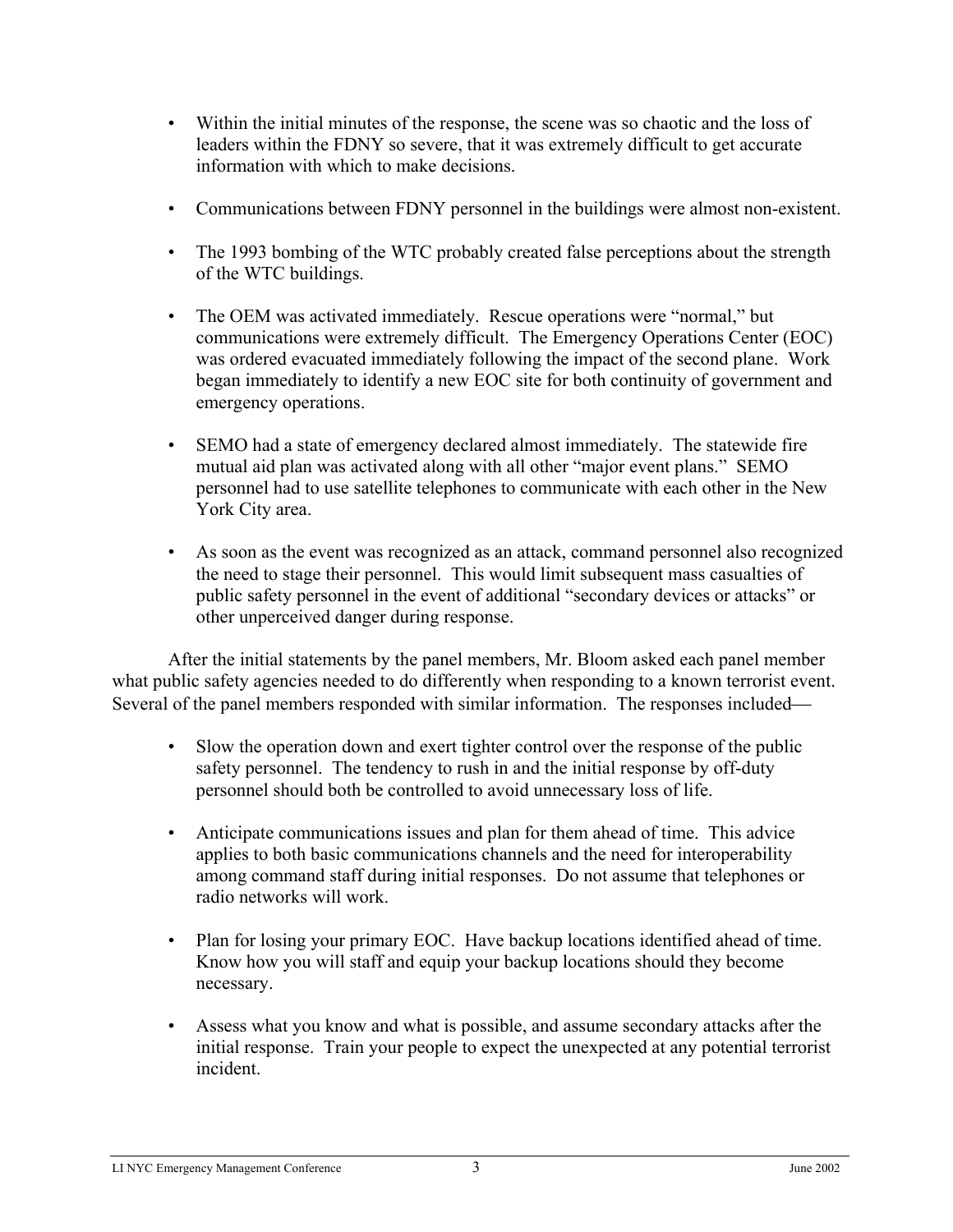Mr. Bloom then asked each panel member to relay one mistake that he made that others could learn from when facing a similar situation. Again, some of the panelists gave similar responses. The responses included

- Tighter control on both the initial response and agency personnel as they responded from home could have saved lives. Many of the initial responders were ill equipped for the scenario at hand, although their initial instinct was to get to the scene and help.
- Interoperable communications at the command levels could have eased some of the early chaos and limited the inaccurate information that circulated. The deployment of interoperable communications should be carefully thought out, however, to avoid overloading the existing networks. All communications networks must have redundant features that have been tested ahead of time.
- More redundancy in government operations centers is necessary to cope with a major event such as this one. Unexpected resource drains like donation management must also be planned for well in advance.

Mr. Bloom invited members of the audience to ask questions of the panel. The questions and responses are listed below

Q: How can we use what has been learned to increase the safety of schools?

A: By expanding all school safety and critical incident response plans to include "unforeseeable" terrorism events such as this one.

Q: What are the lessons learned from this incident for the private sector?

A: There is nothing better than preparation; so prepare for the unexpected and take it seriously. Take advantage of the "psychological window" to implement programs, get safety equipment, and sponsor preparation drills.

Q: What have you done to specifically include public works type organizations into your emergency preparedness plans?

A: Both the Port Authority construction division and the New York Department of Transportation were included in all previous planning and had very specific roles in any large-scale emergency response.

Q: Eight months after these events, what do you still need from policy makers?

A: We need more public safety spectrum, a better way to communicate with each other on demand, a communications systems with built- in flexibility, state-of-the-art technology for EOCs, and adequately funded and streamlined equipment and technology procurement processes.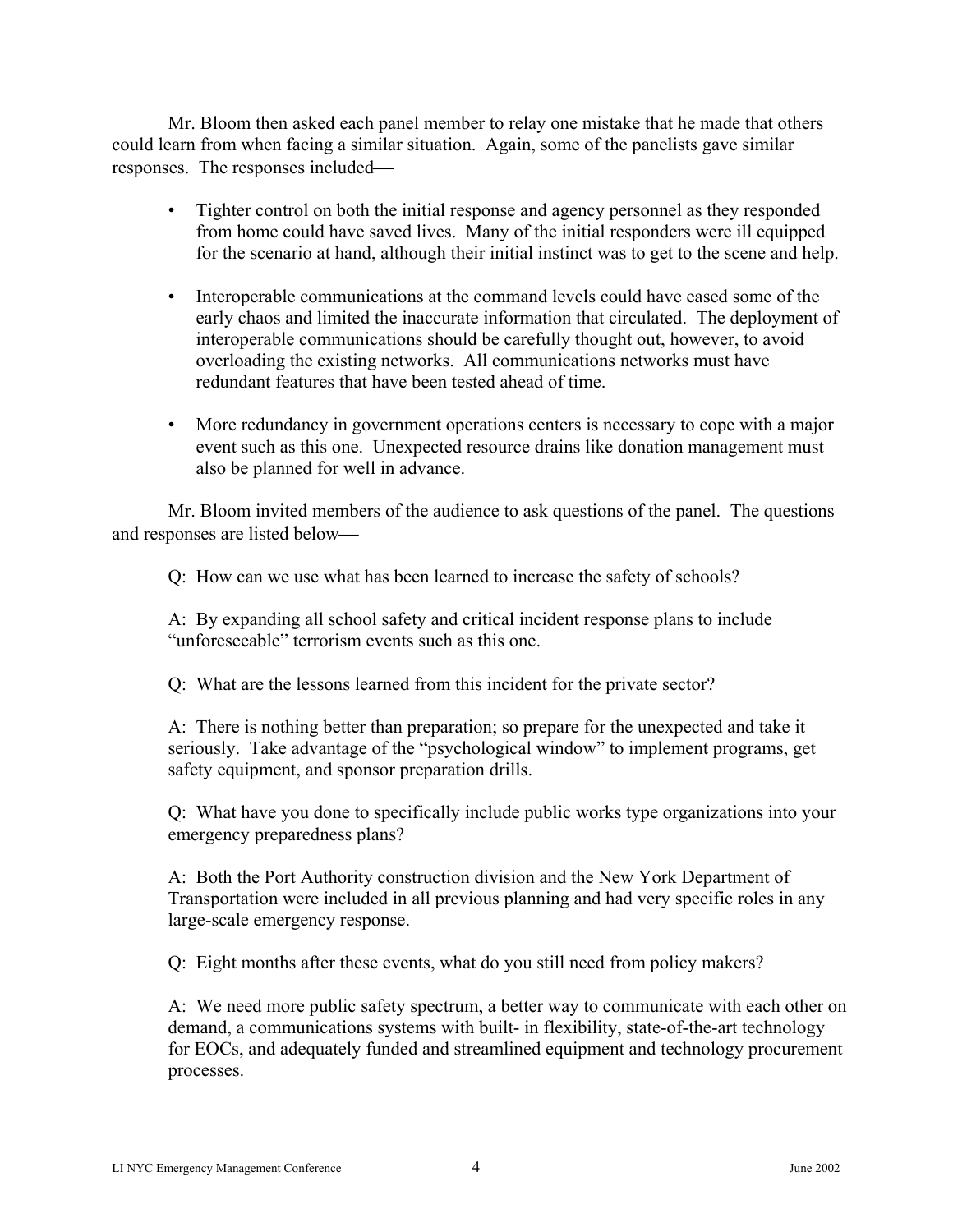#### <span id="page-7-0"></span>**Summary and Analysis**

This session provided a thorough overview of the command and control difficulties experienced at the WTC. The themes of communication failures and a lack of interoperability came up repeatedly. It was obvious from the descriptions of the initial response that more effective communications could have alleviated some of the chaos during the initial response and might have limited the loss of life by public safety responders by allowing a tighter control over their response.

## **2.2 Reestablishment of the New York City Emergency Operations Center**

## **Synopsis**

This session reviewed the process of reestablishing the EOC after it was completely destroyed during the WTC attacks on September 11, 2001.

## **Presenter Information**

Henry Jackson is the Deputy Commissioner for Technology in the New York City OEM. It was his responsibility to locate, equip, and staff a new EOC after the original EOC was ordered evacuated immediately following the impact of the second plane at the WTC.

## **Presentation Overview**

This presentation provided information about the process of rebuilding an EOC in New York City immediately following the terrorist attack on the WTC. Mr. Jackson began by providing some background information on the New York City OEM. The office was created in 1996 by former Mayor Giuliani and was organized into six functional areas: response, preparedness, public information, watch command, administration, and technology. The mission of the office is to, "Coordinate multiagency response to citywide emergencies, develop contingency plans, design and conduct preparedness drills, and to activate and staff the emergency operations center."

Mr. Jackson explained that the New York City EOC had been located in the building at 7 WTC. The EOC was activated immediately following the impact of the first plane at the WTC. As soon as the second plane hit, the EOC was ordered evacuated. Initially, a mobile command post was set up behind 7 WTC, and the first task was to figure out where they should go from there. All initial efforts were focused on staying as close as possible, which led to command posts being established within the Houston Street firehouse, the NYPD Police Academy, and a few other dispersed locations. The EOC was totally and permanently lost when 7 WTC collapsed at 5:30 p.m. on September 11, 2001.

While trying to pull together all of the resources required to set up another EOC, Mr. Jackson and his staff realized that the NYPD Police Academy would not work for the long term. The decision to move again was made, and the search for a location began again. Staff thought that Pier 92, a large open-floor style warehouse that the city had leased for an upcoming emergency preparedness exercise, might work for an EOC.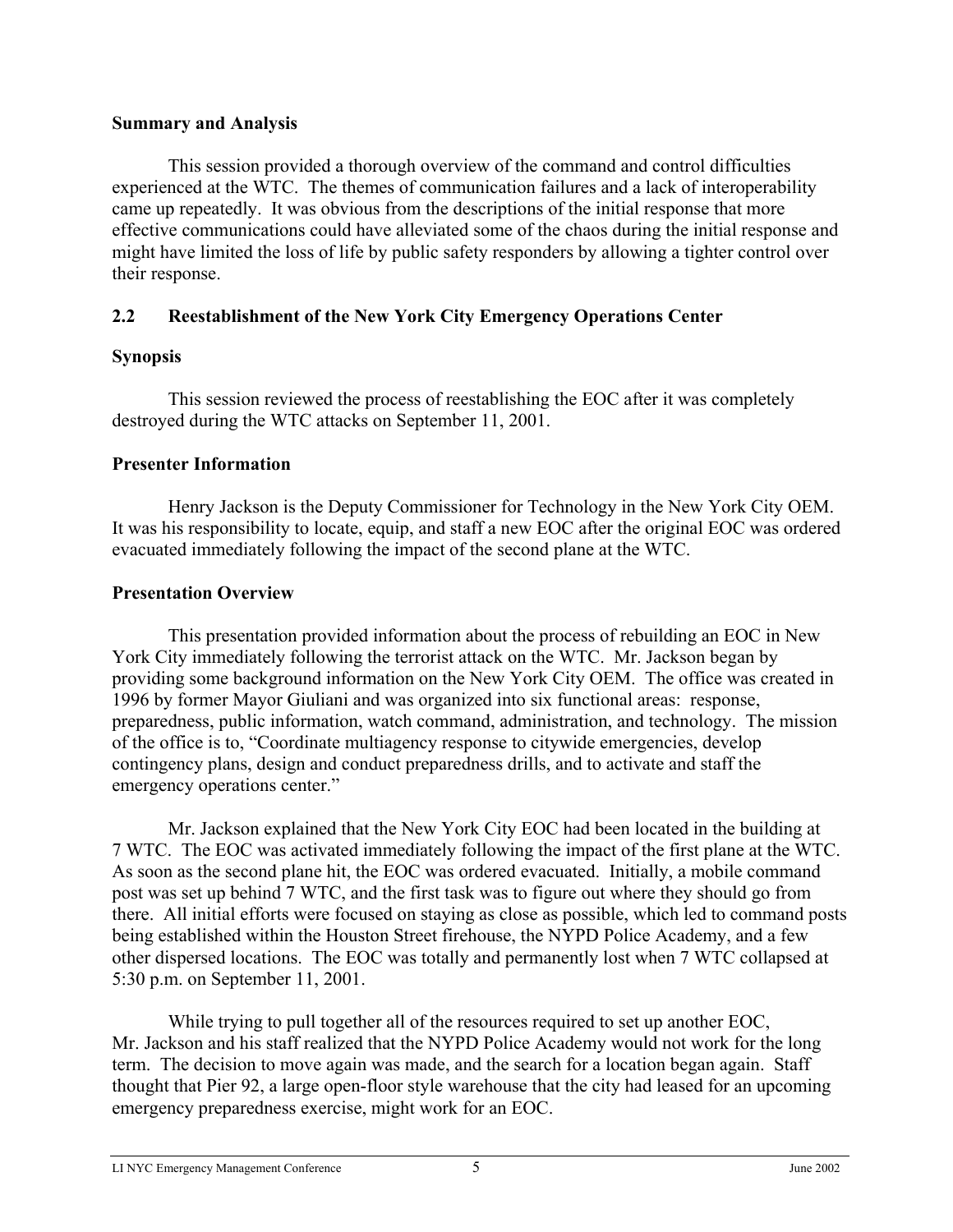<span id="page-8-0"></span>The Pier 92 building was deemed suitable for several reasons. It had plenty of raw, easily configurable space, plenty of infrastructure potential (i.e., it would be easy to run network cable and electricity throughout the building), it was easily securable, and the pier staff was accustomed to rapid turnaround space configurations. Requirements for the EOC included 300 computer seats and a central command platform, an executive area for the mayor and his staff, an area to serve as an "alternate seat of government," a joint information center, a press room, geographic information system (GIS) capabilities, a watch command station, food service, and sleeping quarters. To put together the EOC, a team consisting of 150 personnel from local, state, and federal government agencies, utility companies, information technology consultants, private sector companies, and nonprofit organizations was assembled. They worked nonstop and had the new EOC operational 36 hours after the original EOC was evacuated.

The EOC housed more than 100 different government and private sector agencies, had more than 300 computer positions, a Nortel phone switch, 12 copy machines, 100 fax lines, a data center and software application development center, GIS plotting operations, an identification card production center, full audio/visual capabilities, a weather monitoring station, a radio communications and distribution center, and fully employed both cable and wireless network solutions.

In closing, Mr. Jackson outlined several lessons learned from his experience of reestablishing an EOC to handle an incident of this magnitude. They included identifying backup locations in advance and having emergency vendor and/or supplier agreements in place in advance for specific materials and equipment required in the case of a total loss of the primary EOC. He also observed that teamwork made his effort possible and that planning was everything.

#### **Summary and Analysis**

The September 11 terrorist attack at the WTC first necessitated the evacuation of New York City's only EOC and then destroyed it. The need for a new EOC was both immediate and substantial. Together, a team of more than 150 individuals from government, nonprofit, and private sector organizations built a fully functional EOC in 36 hours. The most important lesson learned from the experience was to plan for the possibility that the primary EOC could be destroyed.

#### **2.3 Ground Zero—The First Responders—In Their Own Words, the Scene Through the Eyes of the First Responders**

## **Synopsis**

This session described the initial response to the WTC from the perspectives of the NYPD, FDNY, and the PAPD. Each agency gave a presentation and then the moderator asked questions of several of the panelists.

## **Presenter Information**

This session was presented in panel format. The panel members were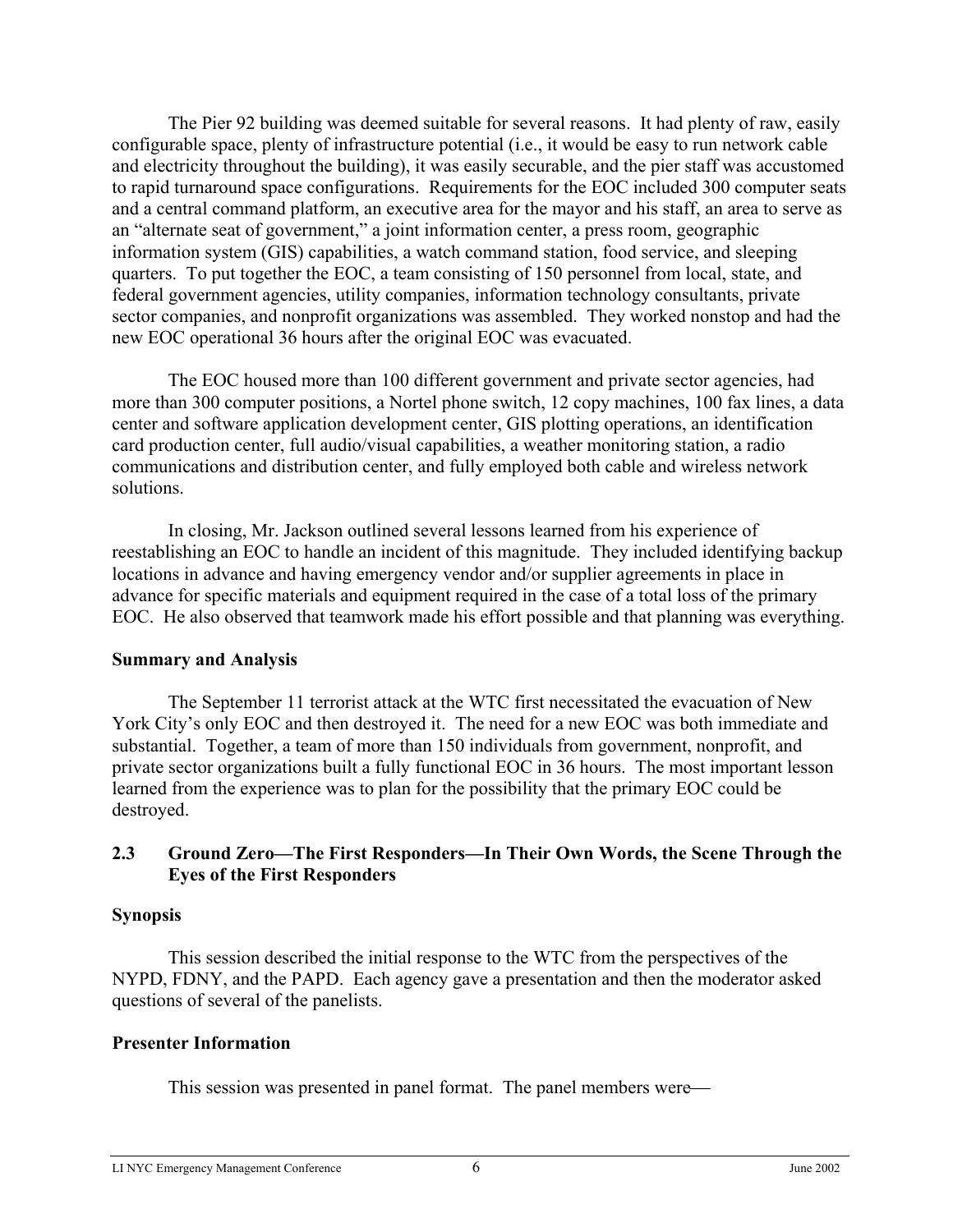- Moderator—John Schiumo, NY 1 News
- Lieutenant John McArdle, Emergency Services Unit (ESU), NYPD
- Walter M. Kowalczyk, EMT-P, FDNY
- John Peruggia, EMT-P, FDNY
- Battalion Chief Joseph Pfeifer, FDNY
- Lieutenant Mark Winslow, PAPD
- Lieutenant John Messina, Citywide Interagency Coordinator, New York City OEM.

#### **Presentation Overview**

This session provided presentations from the NYPD, FDNY, and PAPD on each agency's response to the WTC attack on September 11. The presentations were brief and all covered much of the same material (e.g., timeline of WTC events and flight paths of planes). However, each presentation did contain some subject matter that was specific to the actions and responsibilities of the presenter's agency. The agency-specific information is provided below for each of the three agencies.

#### *NYPD Presentation: Presented by Lieutenant John McArdle*

The NYPD presentation began with a geographical profile of the WTC complex as a "city within a city" and a chronological timeline of events on the morning of September 11, 2001. Lieutenant McArdle then began explaining the specifics of the response as he experienced them from the NYPD perspective. In doing so, he explained the following events as they occurred in chronological order

- The public safety response was both immediate and massive, involving members of the NYPD, FDNY, and PAPD.
- Initial response units were on-scene within 1 minute of the first plane's impact.
- NYPD ESU, and FDNY personnel immediately formed into rescue teams, as called for in their high-rise rescue procedure, and entered the affected building.
- Emergency Medical Teams (EMT) began treating victims immediately as the encountered them on the street in front of the WTC complex.
- As soon as the second plane hit, public safety officials confirmed the event was a terrorist attack and activated the New York City emergency and security plan.
- As soon as the first building collapsed, the NYPD issued a mandatory evacuation order and regrouped all of its personnel at a central location for roll call and redeployment.
- After the collapse of the second building, the ensuing deployment of a "bucket brigade" was meant to rescue those on the surface of the debris field.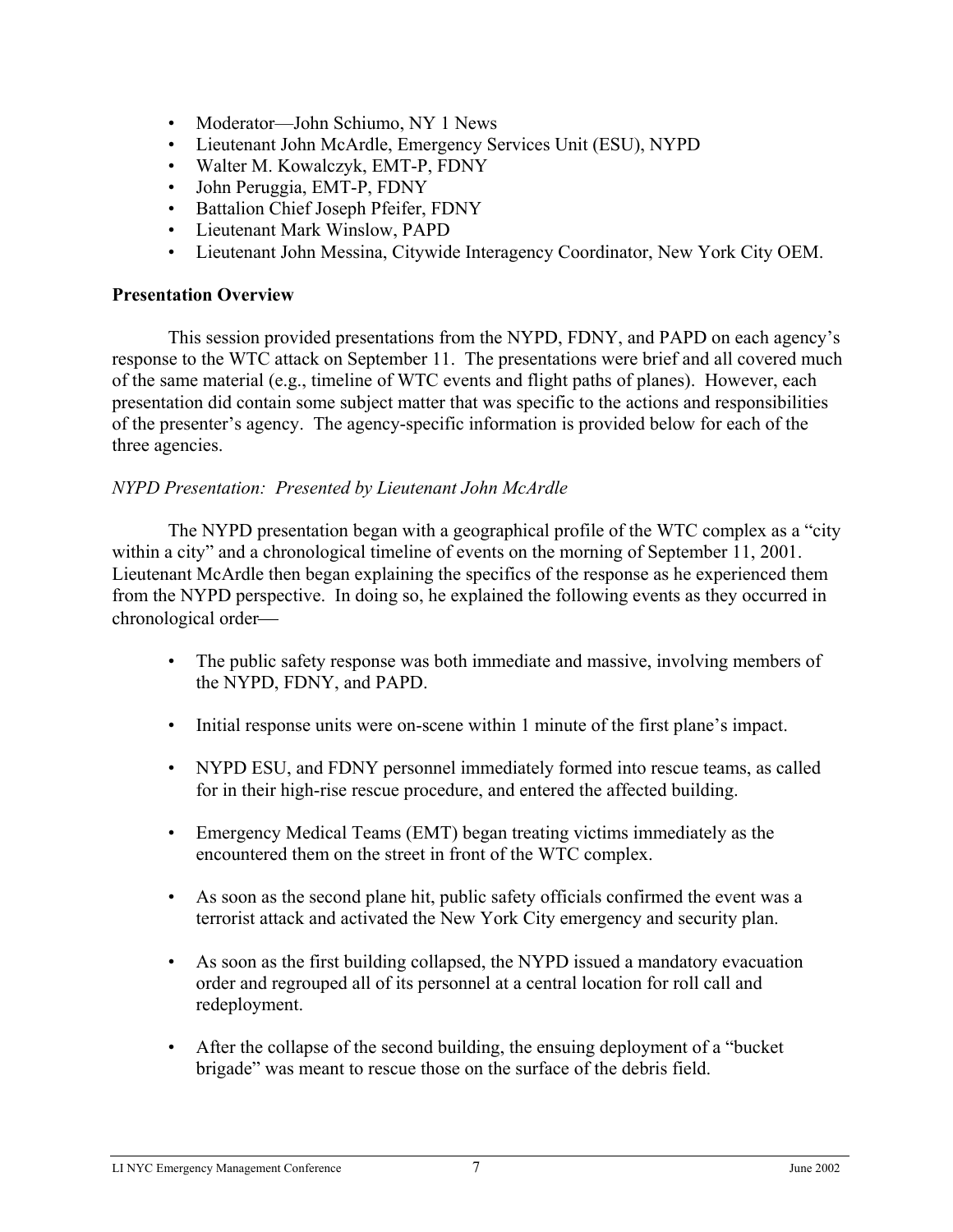• The command staff of the NYPD quickly realized that the bucket brigade work that went on for days following the incident was nothing more than a "psychological band aid" for the survivors, but felt it was worth that given the devastating loss the departments had suffered.

#### *PAPD Presentation: Presented by Lieutenant Mark Winslow*

As the owner of the WTC complex, the Port Authority of New York and New Jersey has primary responsibility and jurisdiction over the buildings within the complex. Lieutenant Winslow began by describing the uniqueness of the PAPD—its police personnel received dual training as both police officers and firefighters. He explained that the PAPD patrols all Port Authority owned and managed properties, including John F. Kennedy, La Guardia, and Newark airports, all rail and bus terminals within the regions public transportation system, all marine ports, all bridges and tunnels in the New York City area, and the WTC complex. Lieutenant Winslow presented a brief overview of the WTC complex and the 1993 bombing of the WTC. He then provided specifics about the PAPD response to the incident on September 11, 2001. While doing so, he explained the following events in chronological order—

- The PAPD set up a command post immediately following the impact of the first plane.
- The PAPD had an off-site police facility at the WTC.
- An immediate mass mobilization of PAPD personnel took place at the WTC.
- As soon as the first WTC building collapsed, the PAPD issued a mandatory recall of all members to a central staging area.
- PAPD quickly realized that many of the top Port Authority executives, including the executive director, the chief of police, and the chief of patrol, were all missing and presumed dead.
- A new chain of command had to be established immediately and rescue planning commenced.
- During rescue efforts, only eight people were pulled from the collapsed buildings.
- The activities at the scene quickly shifted to an evidence recovery operation.
- As of May 16, 2002, 2,823 victims were believed to have perished at the WTC site.
- A major portion of the PAPD efforts also focused on property recovery because several large banks had safes in the buildings. \$500 million in gold was recovered for the Bank of Nova Scotia and \$14 million in cash for Bank of America.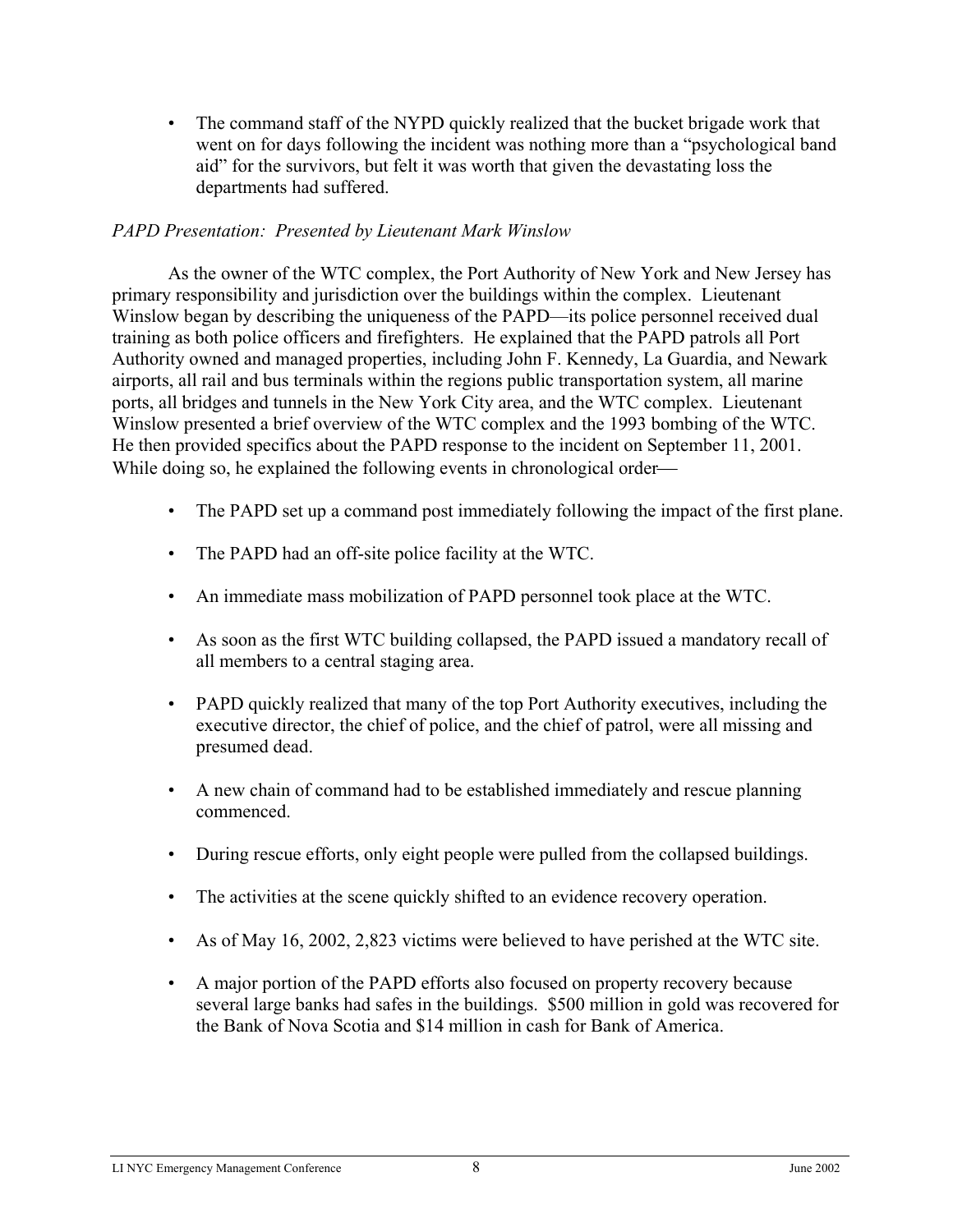#### *FDNY Presentation: Presented by Battalion Chief Joseph Pfeifer*

Chief Pfeifer began by relating his personal story about the events of September 11. He observed the first plane hit the WTC and immediately began to respond. After arriving on scene, he and other FDNY personnel could tell there was heavy structural damage to the building. He then began a chronological review of events explaining the response of the FDNY. He explained that

- The FDNY in-building radio repeaters were knocked out of service when the first plane struck.
- The FDNY chiefs agreed almost immediately that they would NOT try to put out the fire—it was too big and too intense.
- Evacuation teams were sent up stairwells with fire hoses simply to cool the evacuation routes and knock down smoke so people could get out.
- Chief Pfeifer's brother was a member of one of the evacuation teams the Chief sent up the stairwells—he never came back.
- Radio communications were extremely troubled, in that the repeaters in the buildings were demolished and the "talk around" mode sometimes worked and sometimes did not.
- As soon as the first WTC building collapsed, the FDNY ordered all personnel out of the second building but did not know whether the radio transmission was received by any of the personnel in the building.
- The FDNY immediately enacted its "collapse rescue plan," which called for the fourpart process of reconnaissance and survey, removal of surface victims, search of voids, and selected debris removal.
- The reconnaissance and survey teams used a grid map of the site to log locations of possible victims and voids to be searched. The maps were later converted to global positioning system (GPS) based maps.
- Thermal imaging, GPS, and satellite imagery were all used during the first few days after the incident in an attempt to locate survivors in the rubble.
- The last victim recovered alive at the site was recovered 36 hours after the collapse.

Mr. Schiumo then asked panel members what tactical lessons they or their agencies learned regarding the response to high-rise fires learned. Three of the panel members responded and their responses are provided below: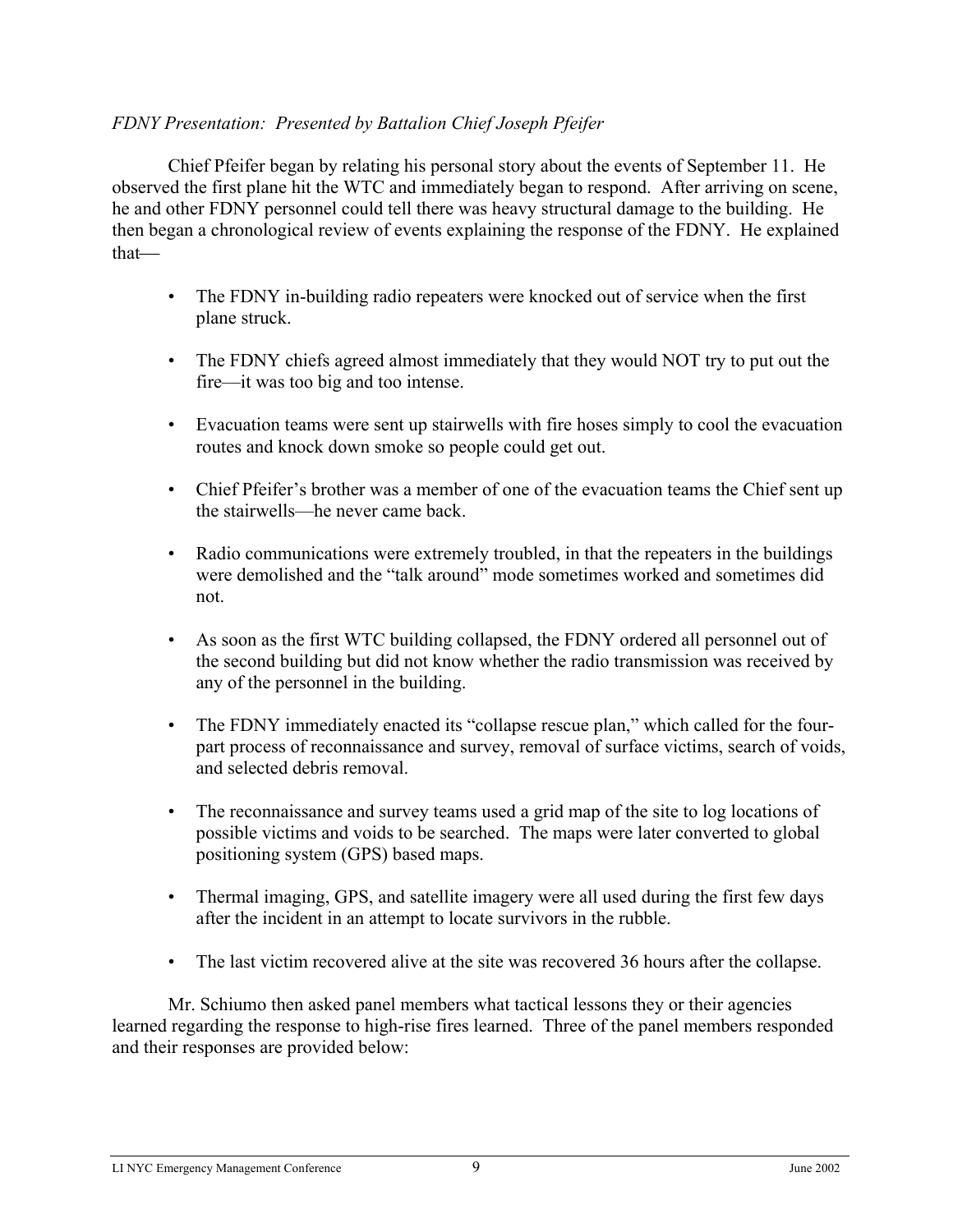Battalion Chief Pfeifer said that the FDNY used to worry about search and rescue at the scene of a high-rise fire; now it was forced to worry about the structural integrity of the building and the level of risk the agency could afford with regard to its people.

Lieutenant Messina stated that when it came to unexpected events, it was imperative that people be trained to do what they could with what they had at their disposal at the time.

Lieutenant Winslow reported that the procedures enacted by many of the companies within the WTC buildings as a result of the 1993 bombings paid off. Most of the people in the North tower began evacuating as soon as they learned of the first plane's impact into the South tower. This type of high-rise preparation by civilians should be stressed everywhere because it undoubtedly saved thousands of lives.

#### **Summary and Analysis**

This session provided an overview of the response to the WTC complex by the three main public safety agencies in New York City. The graphic depictions of the panelists' experiences highlighted their brief but powerful presentations. The FDNY experienced radio communications problems, specifically in-building communications, almost as soon as they arrived on scene and may have contributed to the loss of life within their department.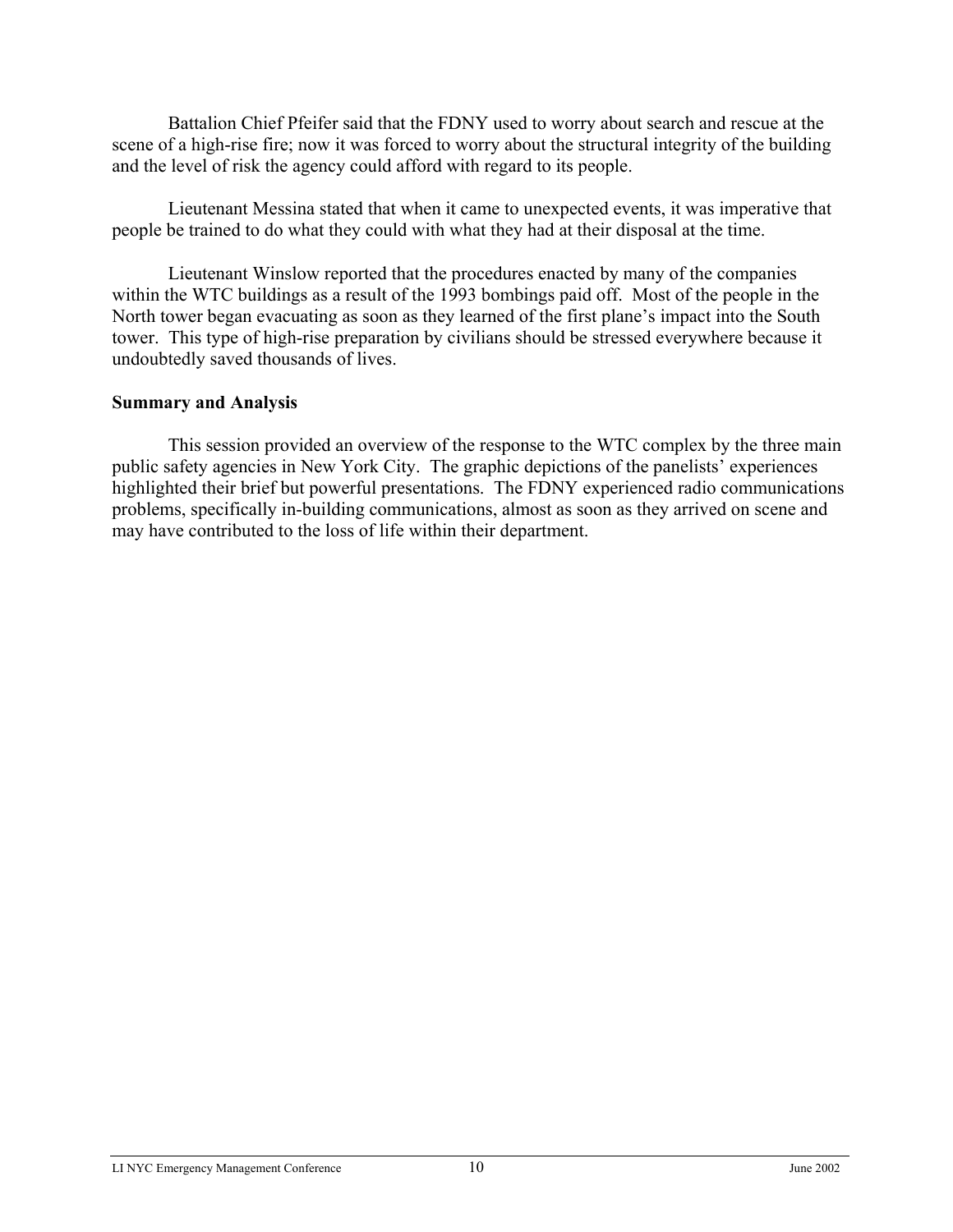# **3. DAY TWO SESSIONS**

<span id="page-13-0"></span>The following sections provide detailed reports on the sessions related to the second day of the conference―

- Statement by Michael Brown, Acting Deputy Director/General Counsel, Federal Emergency Management Agency (FEMA)
- Overview of Urban Search and Rescue (USAR) System and FEMA's USAR Response to the Events at the WTC
- Logistics—Procurement, Distribution, and Management of Equipment Resources
- Donations Management—The complexities Involved in Managing the Outpouring of Donations
- Debris, Construction, and Engineering Management—The City's Response to Coordinated Efforts of Government and Private Sector Debris Removal, Construction, Demolition, and Engineering Complexities
- Rapid Assessment of Building Conditions to Ensure Safe Reoccupancy
- Remarks by Mr. Dan Rather
- Utility Response—Reestablishing Utilities and Communications to Lower Manhattan
- Public Information—Managing the Media
- Business Continuity—Impact of 9/11 on the Insurance and Financial Industries.

## **3.1 Statement by Michael Brown, Acting Deputy Director/General Counsel, Federal Emergency Management Agency (FEMA)**

## **Synopsis**

Mr. Brown delivered a prepared statement to the audience, which focused on the priorities of FEMA with regard to improved first responder capabilities in the wake of the September 11, 2001, incidents.

## **Presenter Information**

Michael Brown is the General Counsel and Acting Deputy Director of FEMA. As such, he serves as both the head legal advisor and the chief operating officer for the agency.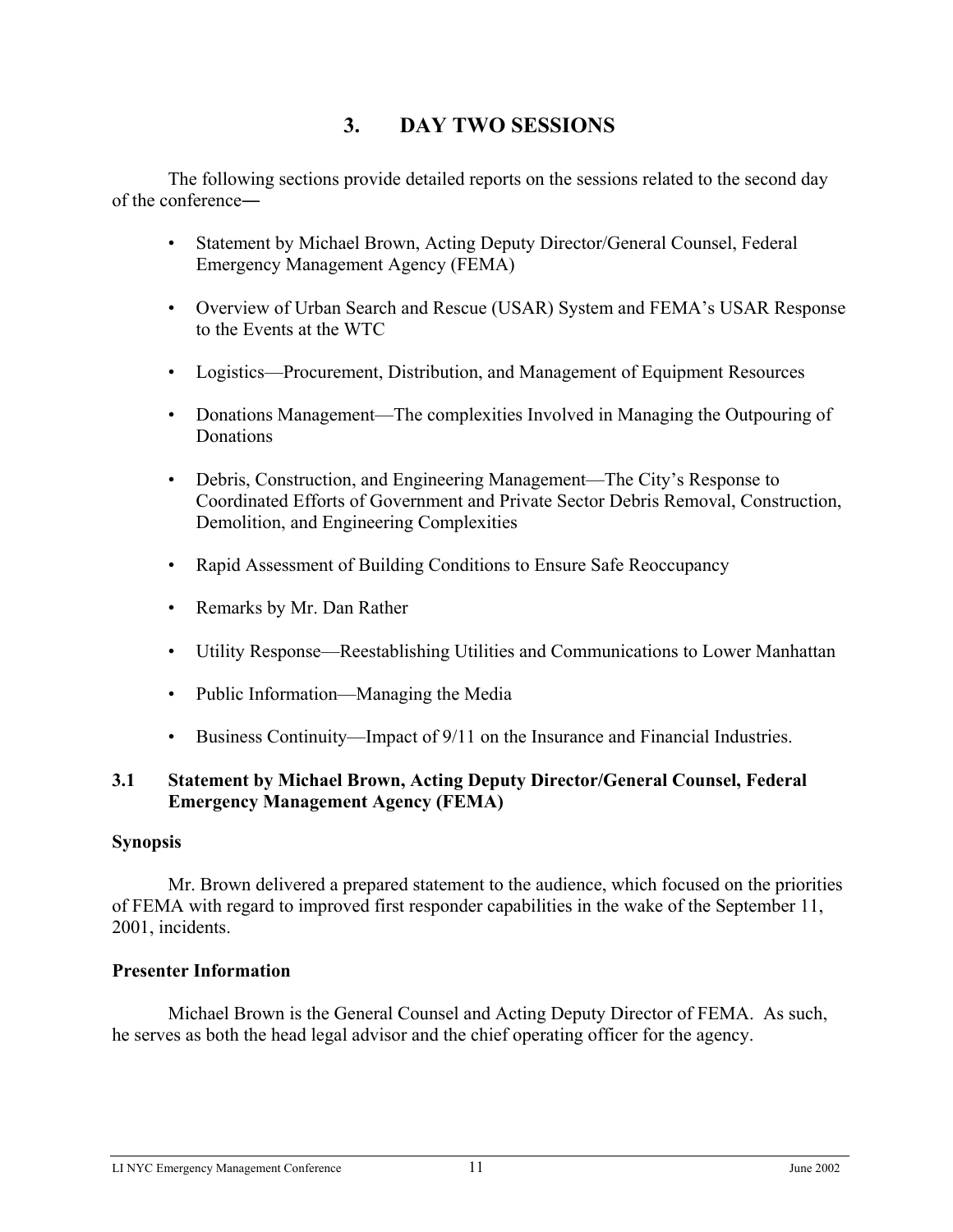#### **Presentation Overview**

The session provided an explanation of what FEMA was doing to improve public safety preparedness, what FEMA's priorities would be for funding, and what lessons FEMA had learned as a result of the events of September 11. Mr. Brown began his remarks by explaining that FEMA was moving forward aggressively toward the goal of dispersing the \$3.5 billion that the President has identified in his Fiscal Year 2003 Budget for first responders. He explained that this funding would be used to support the beginnings of a multiyear grant program. Currently, it was thought that the grant funds would be used to pay for personnel training, more and better equipment, improved security, and better communications capabilities.

Mr. Brown then explained that FEMA currently had three main priorities for improving the preparedness and response of the Nation's public safety community to disasters

- Better and standardized communications, including interoperability
- Fully equipped and trained public safety personnel
- Much improved cross-agency information exchange.

Mr. Brown concluded by outlining the three main lessons learned by FEMA as a result of the terrorist attacks at the WTC

- Planning efforts should be expanded to ensure that all government branches (i.e., executive, legislative, and judicial) are included from the beginning.
- Interoperable communications and personnel monitoring equipment were major needs of the public safety community. The Federal Government had heard the need and the President had included funding for these types of items in his budget, but FEMA stressed the need for standards.
- Preparedness exercises were one of the most valuable components of an effective response and FEMA would continue to fund them.

#### **Summary and Analysis**

The presenter promoted the role of FEMA as the disperser of public safety grant monies being pursued by the President. He outlined the priorities that FEMA has been promoting for the past few months and covered a few key observations about planning, communications, and exercises. What remains to be seen however, is how much of this money materializes and how it will be used to assist public safety personnel nationwide.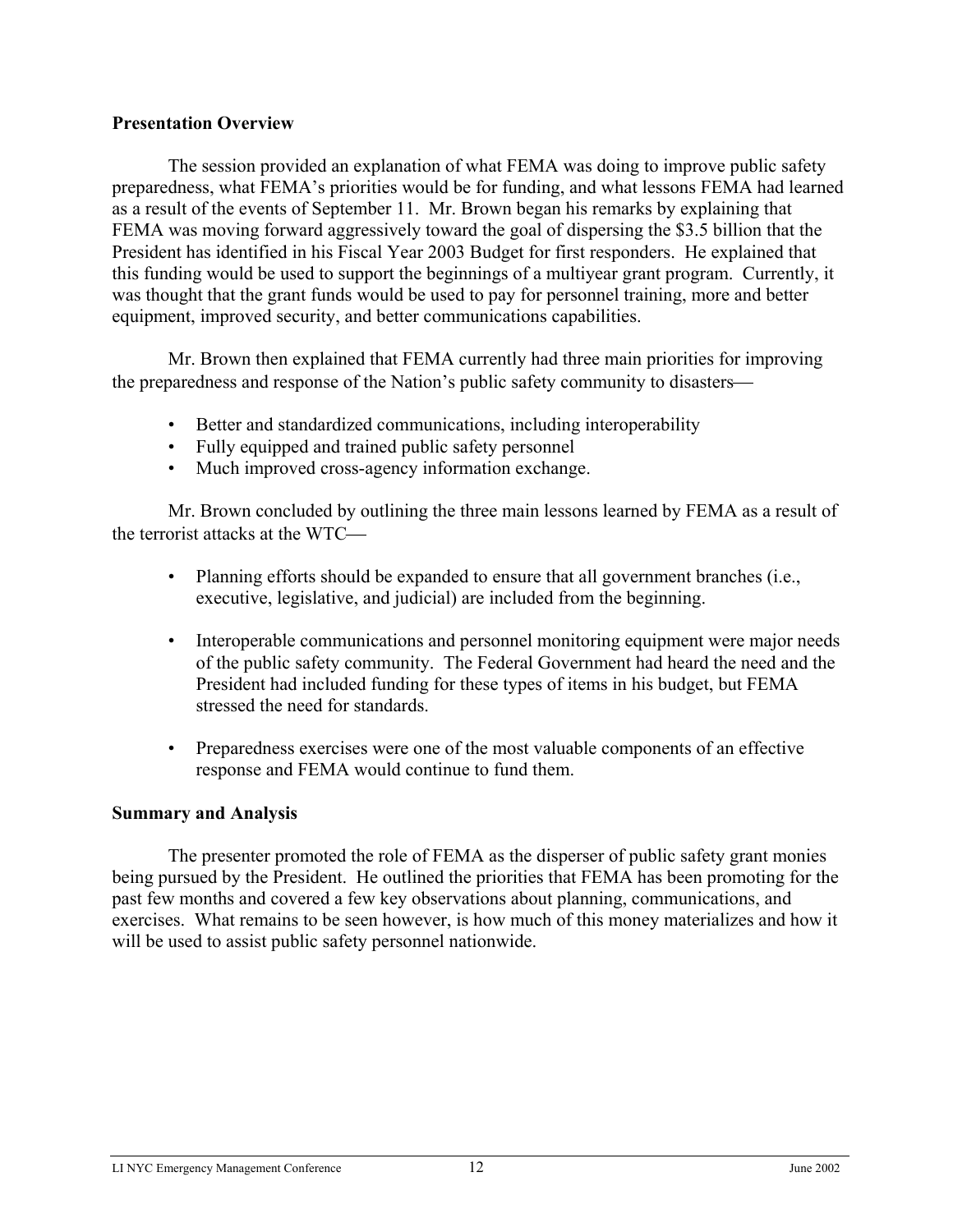#### <span id="page-15-0"></span>**3.2 Overview of Urban Search and Rescue (USAR) System and FEMA's USAR Response to the Events at the WTC**

#### **Synopsis**

This session addressed the role and function of the FEMA USAR teams and their deployment to the WTC disaster.

#### **Presenter Information**

Raymond Lynch is the Deputy Director for Disaster Preparedness at the New York City OEM and is a 23-year veteran of the FDNY.

#### **Presentation Overview**

The session reviewed the role, function, and process of FEMA USAR teams. It also reviewed the actual deployment of specific USAR teams to the WTC disaster. Mr. Lynch began by reviewing the creation of FEMA-sponsored USAR teams. FDNY Deputy Chief Ray Downey, who died in the WTC collapse, was credited with originating the idea of USAR teams in 1980. By 1989, FEMA was sponsoring 25 national USAR teams. It was reported that there are currently 28 teams, with a total of more than 5,000 personnel, and with each team staffed and equipped to respond around the clock as a national asset.

Mr. Lynch explained that the notification system used by FEMA included three levels of status for the USAR teams

- FEMA Notice: USAR teams are made aware of a specific event by FEMA
- FEMA Alert: USAR teams are notified that a deployment of USAR resources appears imminent, and each team is required to report its deployment readiness to FEMA within 1 hour
- FEMA Activation: USAR teams are requested to respond and are provided briefing information. They must be ready to deploy within 6 hours of activation.

Mr. Lynch stated that when activated, FEMA usually deployed the three nearest USAR teams to the location in need and could support them with more teams as necessary. The main role of a USAR team was to support state and local responders to locate, extricate, and provide initial medical treatment to victims trapped in collapsed structures or areas.

Each USAR team had 62 members and functioned in 2 teams of 31 personnel each. This allowed the team to operate 24 hours by cycling each half of the team through 12-hour shifts. Each team was required to bring enough supplies for itself so that it was totally self-sufficient for at least 72 hours.

Mr. Lynch explained that each USAR team had four specialized functions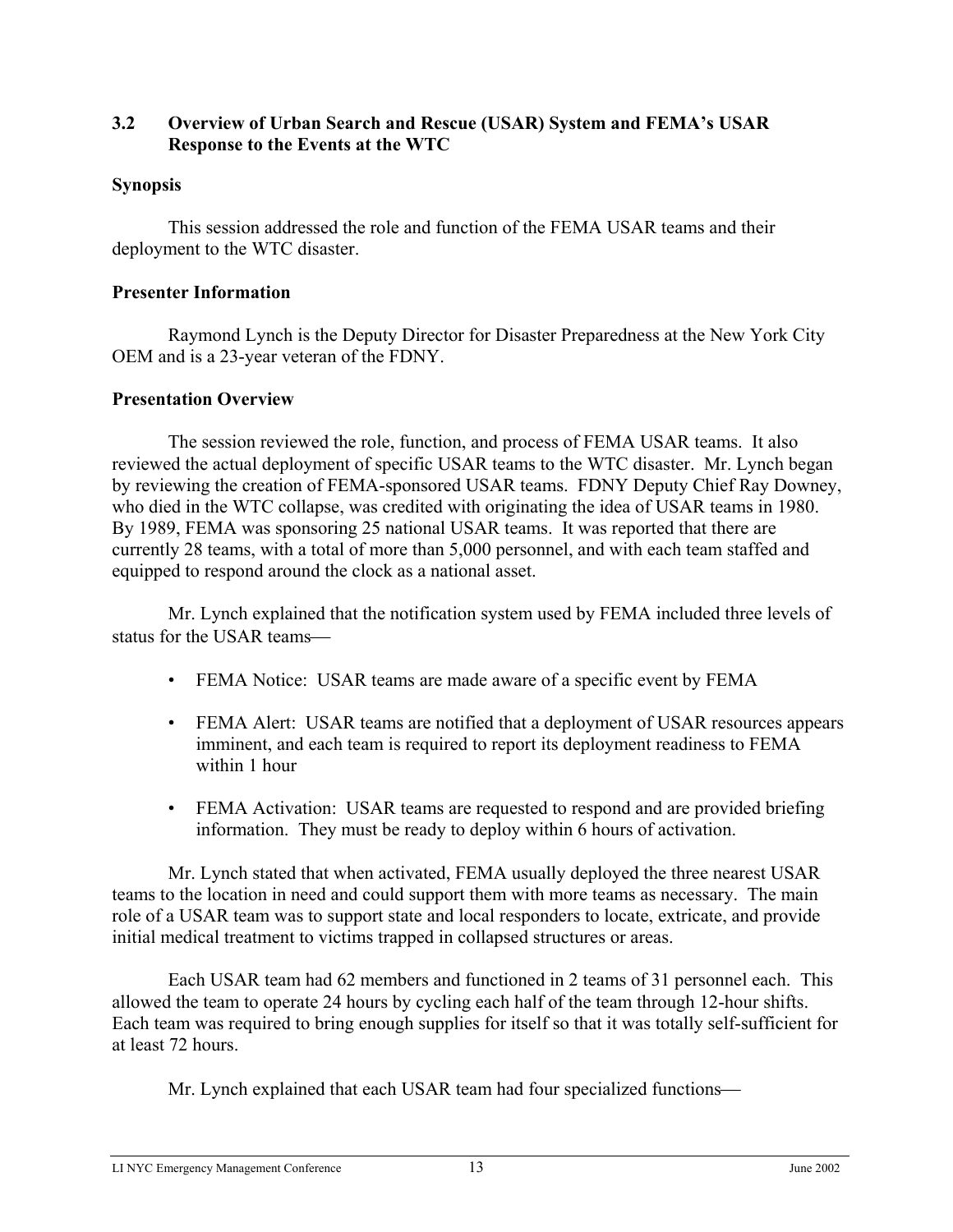- <span id="page-16-0"></span>• Search and rescue—basic locate and extract functions of the team
- Medical—including trauma nurses, physicians, and EMTs
- Technical—including structural engineers, hazardous materials specialists, and communications specialists
- Logistics—including equipment support and maintenance, food, medical supplies, base camp setup, and liaison with command posts.

Between September 11 and September 20, 20 USAR teams were activated for deployment to New York City. By September 28, all of the teams had been demobilized due to the heavy construction and demolition nature of the WTC collapse recovery.

## **Summary and Analysis**

The presentation reviewed the organization and deployment of FEMA USAR teams to the WTC disaster. The 28 teams in existence represent a substantial national resource that is available for deployment anywhere in the world within 6 hours of activation.

## **3.3 Logistics—Procurement, Distribution, and Management of Equipment Resources**

## **Synopsis**

This presentation reviewed the challenges of logistics management at the WTC for the rescue and recovery phases of the operations and explained some of the processes that were established as a result.

## **Presenter Information**

Deputy Inspector John Carlsen is the Director of the Nassau County Office of Emergency Management and is a 30-year veteran of the Nassau County Police Department.

## **Presentation Overview**

This session reviewed the inherent logistical challenges involved in a disaster as large as the WTC building collapses. With response resources coming into New York City from throughout the state and around the rest of the country, logistical processes and systems had to be established quickly and then refined throughout the initial stages of the operation.

Deputy Inspector Carlsen began by explaining that he had been placed in command of the logistics section of the EOC after Nassau County offered mutual aid to the City of New York. He immediately discovered that there were no preestablished procedures or coordination points for the logistical needs of the overall operation, nor could he find a logistics expert to assist. There was no single point of contact or central logistics point within the incident command structure, which led to a lack of coordination between agencies, a lack of record keeping, a lack of overall resource visibility, and extreme communications difficulties between agencies as they tried to find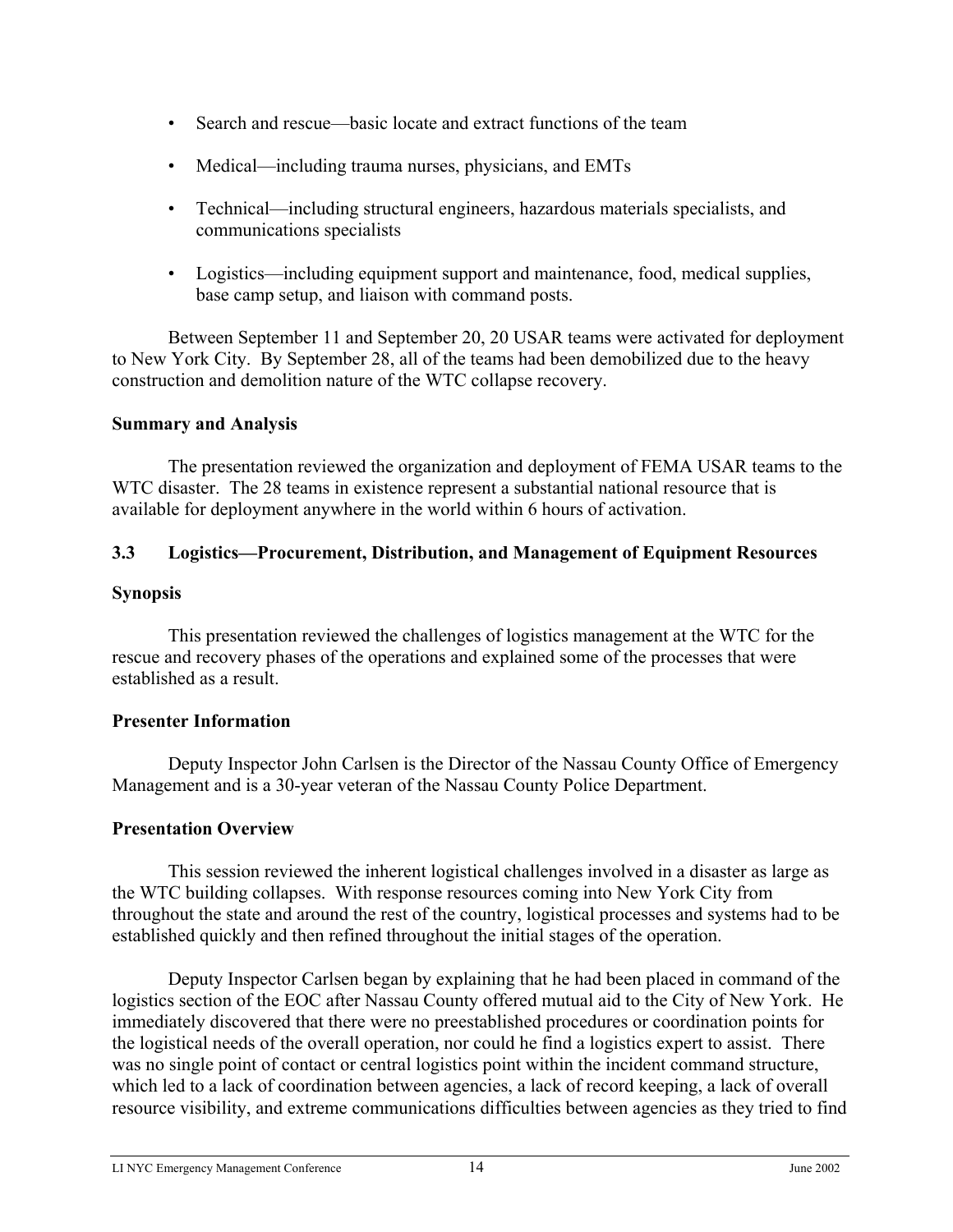out where or how they could get the equipment or resources they needed for their particular effort within the operation.

Deputy Inspector Carlsen organized a core logistics group that initially included personnel from approximately 15 different agencies from all over the East Coast. An organizational structure was immediately established for the involved personnel when deciding how a particular issue had to be handled. They then began designing processes and procedures for all logistical needs and putting them on paper as well. They refined the processes for such items as equipment requests so often that they had to put date and time references on the documents to make sure people were using the latest version.

Flow charts displaying the process for requesting particular resources were distributed to all other divisions within the EOC and to incident commanders in the field. Each flow chart provided a step-by-step guide to those in need of resources, while controlling purchase requests and expenditure authorizations.

The logistics command team used a new command and control software package, manufactured by E-Team, as their primary logistics management tool. E-Team software technicians were on-scene at the EOC for technical support and built custom applications for the logistical functions required. The tools developed included online equipment requests, request tracking, inventory tracking, and reporting. Approximately 1,700 users made more than 4,000 requests on the system, and more than 350,000 items were inventoried through the system.

Equipment was sorted and staged at one of several sites based on type of equipment. The Army National Guard completed all distribution and delivery of requested equipment and the U.S. Forest Service managed the equipment warehouse at Pier 36.

Deputy Inspector Carlsen explained that once the processes and flow charts were developed, they also tried to find ways to save money on the overall recovery operation through logistics efforts. Examples of this included having coveralls and turnout gear professionally cleaned by a chemical/environmental firm that was able to set up a temporary cleaning facility near the operations site, refining processes to eliminate duplicate or repeat requests for equipment, and use of donated equipment and supplies whenever possible to avoid buying the materials.

As a result of the effort, Deputy Inspector Carlsen learned several lessons that he thought were important enough to pass on to the audience. He thought the rotation of EOC personnel through the logistics command hindered the overall logistics operation due to the learning curve associated with what turned out to be very complex processes. He also pointed out that, in an incident of this magnitude, duplicate requests for resources were a major issue and emphasized the need to put measures in place to control duplication as soon as possible.

## **Summary and Analysis**

This session provided a thorough review of the logistics management issues involved in an event of this magnitude. A function largely overlooked in large-scale disaster recovery efforts, logistics management is an important part of the overall operation. Because most of the money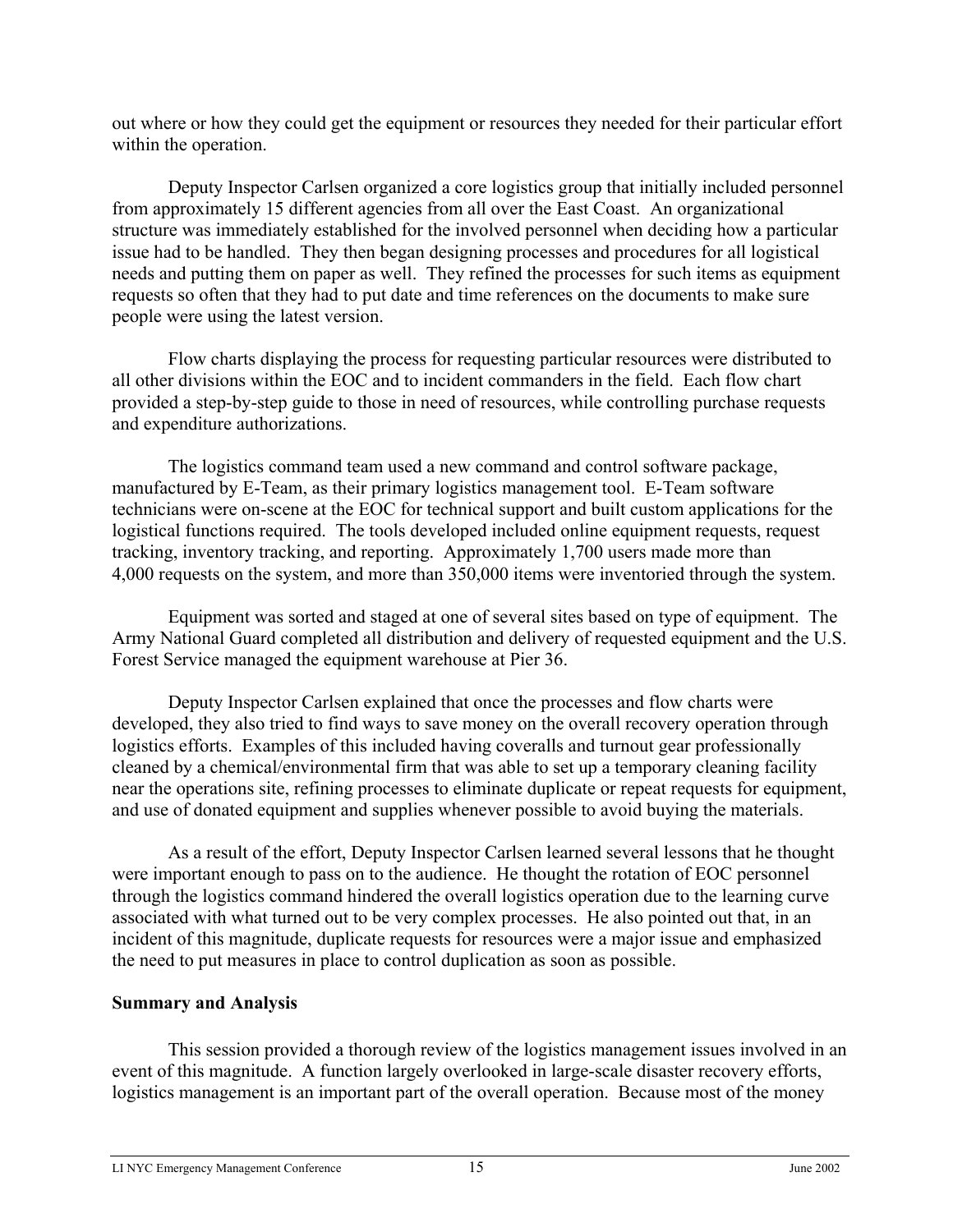<span id="page-18-0"></span>expended in an operation of this nature is for the procurement of needed equipment and materials, the logistics function is an area where those expenditures can be controlled.

#### **3.4 Donations Management—The Complexities Involved in Managing the Outpouring of Donations**

#### **Synopsis**

This presentation provided an overview of the efforts involved in the management of the large number of donations that were sent to the New York City region as a result of the terrorist incident at the WTC on September 11, 2001.

#### **Presenter Information**

Andrew Feeney is the Deputy Director of the New York State OEM.

#### **Presentation Overview**

The session provided a thumbnail view of some of the considerations that must be addressed when attempting to manage a large number of donations received in response to a disaster. Mr. Feeney explained that city officials anticipated receiving a large volume of donated items in response to the WTC incident. Their immediate concern was keeping the goods from arriving directly in New York City and further taxing an already overburdened response operation.

Miscellaneous items began showing up in the street in and around the operations centers soon after they were set up. Most of the items were loosely packed in boxes or plastic bags and just piled on top of one another. The mayor's office assembled a WTC donation task force whose first priority was to ensure that all public officials making comments to the press were using a standard message with regard to donations.

A donations database and hotline were constructed within the New York State Office of Tax and Finance, with the assistance of the Office for Technology, while the task force members worked to identify and confirm multiple warehouse locations for the goods.

The call center was fully operational on September 11, and was staffed 24 hours a day by as many as 300 personnel. The donations database, which was operational on September 14, allowed the input and tracking of all items received or disbursed. Five warehouses, with a total of 1.5 million square feet of storage space, were secured and operational by September 16.

The donations management operation was managed from the Pier 93 EOC and included security, space management, waste disposal, and safety elements. It was operational until January 28, 2002. Aside from perishable or totally unusable items (e.g., broken or dirty), all items were distributed by the conclusion of the operation.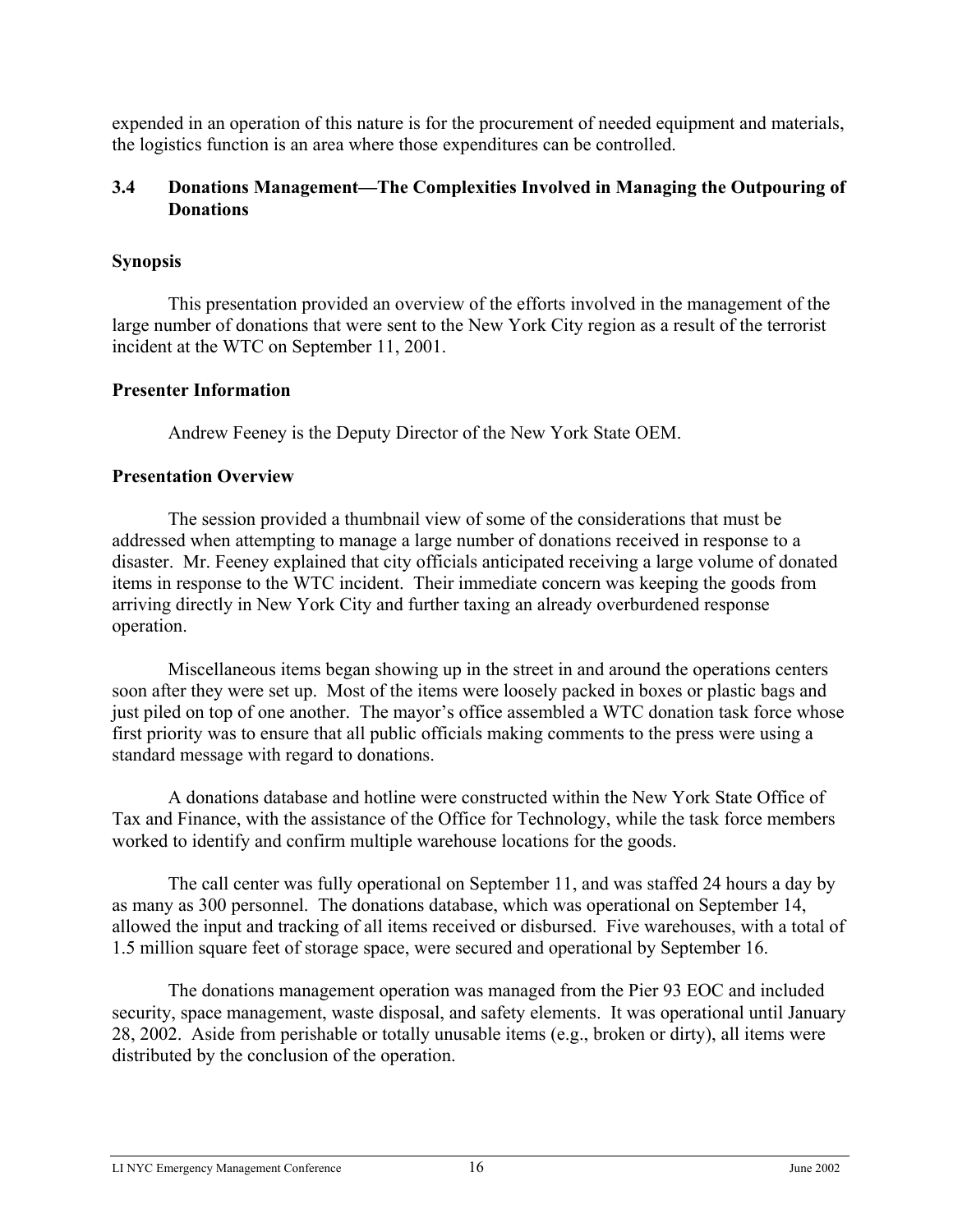#### <span id="page-19-0"></span>**Summary and Analysis**

As with the logistics operation, donation management is not usually considered by emergency managers when planning for disasters or writing emergency response plans. Emergency management professionals would be wise to use the experiences of New York City as an impetus for planning to manage donations in advance.

#### **3.5 Debris, Construction, and Engineering Management—The City's Response to Coordinated Efforts of Government and Private Sector Debris Removal, Construction, Demolition, and Engineering Complexities**

#### **Synopsis**

This session provided a brief overview of the role the New York City Department of Design and Construction (DDC) played in assessing and organizing the demolition and debris removal operation at the WTC.

#### **Presenter Information**

Mr. Ken Holden is the Commissioner of the DDC.

## **Presentation Overview**

The session explained the role of the DDC within the operation at the WTC site. Initially the DDC worked through the NYPD to arrange for a site tour for a group of engineers and heavy construction contractors. The goal was to have the site assessed for debris removal and to begin to organize the efforts of the contractors that would actually do the work.

After the assessment, the site was divided into quadrants, and each of the four main heavy construction contractors were assigned responsibility for debris removal in one of the quadrants. Other immediate work included netting of damaged buildings surrounding the site to prevent additional debris from falling off the buildings, establishing a site safety plan, and organizing the placement of extremely large cranes and related apparatus.

During the initial stages of the debris removal, more than 40 surveyor teams were called in by the DDC. Their job was to monitor the movement of foundations and facades of the buildings in the area and to pay special attention to a slurry wall that was under one of the collapsed WTC buildings and contained Hudson River water.

The DDC arranged for a nearby pier area to be dredged so that it could be used to support the transport of debris away from the site by barge. Approximately 600 trucks were used each day to carry debris from the WTC site to the pier for barge loading.

Mr. Holden explained that one of the biggest challenges of the debris removal effort was the maintenance of equipment because of the harsh conditions (e.g., heat and heavy dust) at the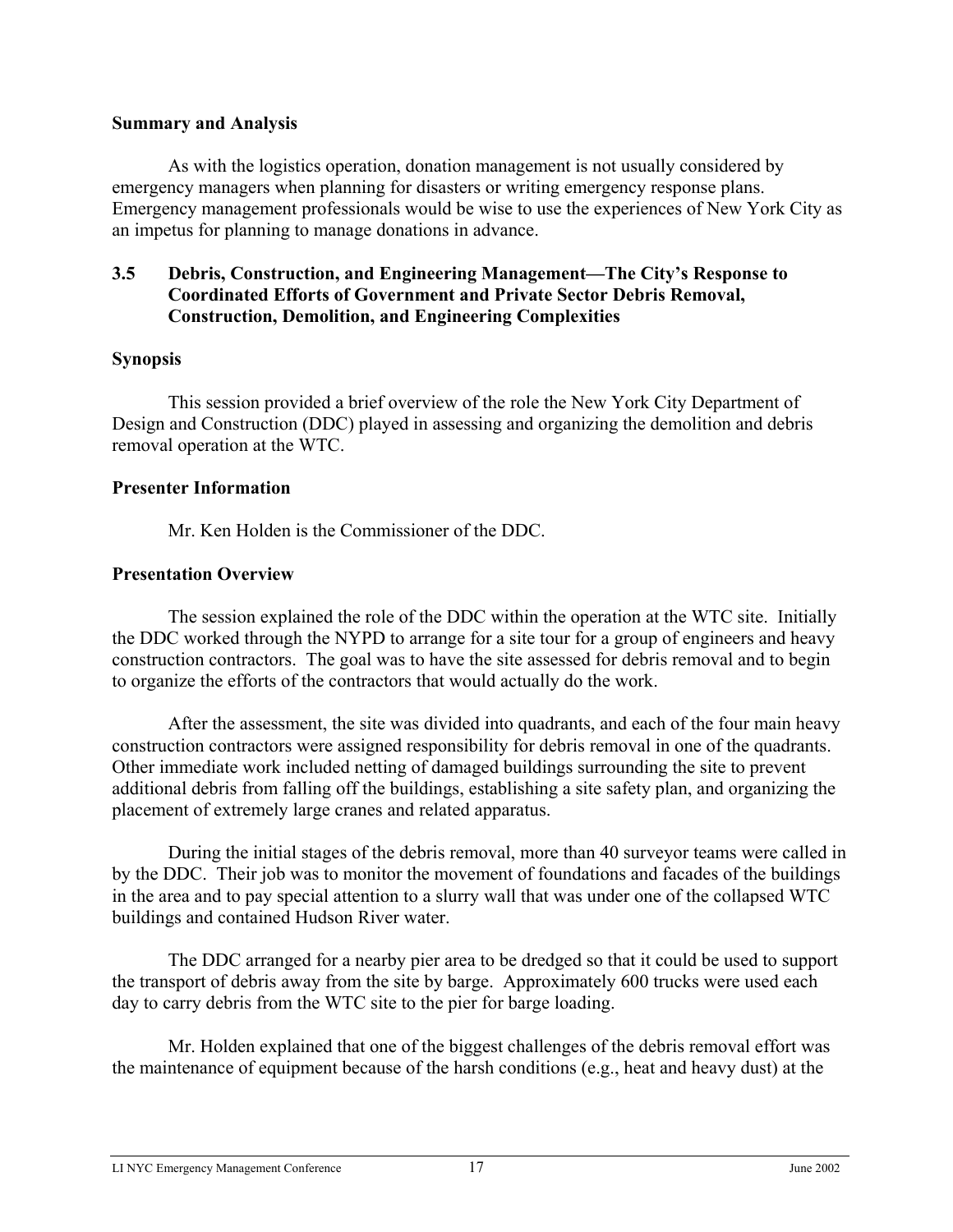<span id="page-20-0"></span>site and the fact that the debris removal operation was running 24 hours a day, 7 days a week. The demolition and debris removal operation was set to conclude on May 30, 2002.

#### **Summary and Analysis**

Mr. Holden provided an overview of the complexities and considerations involved in a debris removal and demolition project such as this one. The larger scale implications for public safety personnel include the need to facilitate site tours as soon as possible for the construction representatives and the need to consider heavy equipment placement when deciding on road closures, traffic restrictions, and other operational elements.

## **3.6 Rapid Assessment of Building Conditions to Ensure Safe Reoccupancy**

## **Synopsis**

This session provided a brief overview of the role played by the New York City Department of Buildings as a rapid structural assessment resource within the WTC response operation.

## **Presenter Information**

Patricia Lancaster is the Commissioner of the New York City Department of Buildings.

## **Presentation Overview**

The session was intended to give the audience an understanding of the role of the Department of Buildings within the WTC response operation, while also explaining the challenges the teams faced while assessing the buildings in the area. Ms. Lancaster explained that the rapid assessment teams, which consisted of structural engineers and other building officials, were tasked with assessing the structural safety of the buildings in and around the WTC complex as quickly as possible. She reported that 240 people were mobilized to inspect the buildings for occupancy, structural integrity, elevator safety, and integrity of the electrical service. Each of the inspected structures was rated based on the range and level of damage. In total, 5 buildings were rated as partial or total collapses in need of demolition, 10 buildings had heavy structural damage, and 35 to 40 buildings had some form of nonstructural damage.

In reviewing the rapid assessment experiences with some of the people involved, Ms. Lancaster collect several lessons learned. Mobilizing and managing the necessary resources was a major challenge from a logistical perspective. The teams resorted to using spray paint on the sides of building or on foundations to note the inspection date, time, and observations. Communication and coordination was extremely difficult mainly because of the lack of good radio coverage in and around the WTC site after the building collapses. She mentioned the lack of in-building coverage as one of the biggest problems for the assessment teams.

In looking forward, Ms. Lancaster pointed to two specific efforts that were outcomes of the experiences. The first was a WTC building code task force formed to examine the current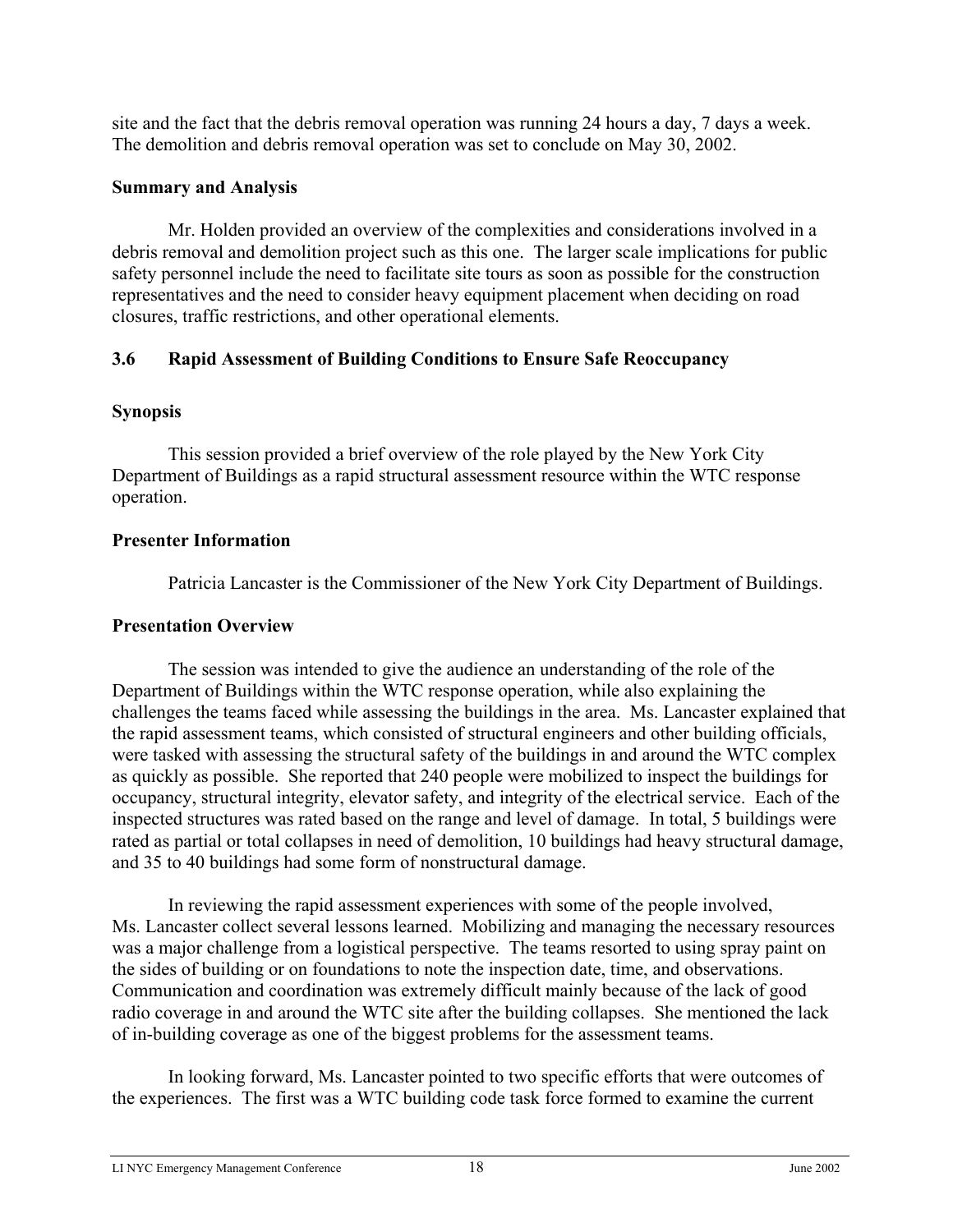<span id="page-21-0"></span>building codes in light of the WTC incident. She said the goal of the task force was to see whether changes could be made to the building codes that would help protect people better in the future (e.g., more fire retardant materials in stairwells). The second effort was aimed at forming structural teams that could assist in initial public safety responses to large-scale incidents (i.e., manmade or natural) when the assessment of structural safety was a necessary component of the response.

#### **Summary and Analysis**

The rapid assessment teams put together by the Department of Buildings were a critical asset to the overall response operation. All buildings within a several block radius of the WTC complex had to be evaluated, and the quick assessment process allowed residents in undamaged buildings to return to their homes sooner. The in-building coverage needs of the assessment teams are unique in that the conditions at the time of their deployment cannot be predicted. The PSWN Program may wish to conduct further analyses on the in-building needs of public safety personnel working in and around collapsed structures or evaluate portable or deployable solutions suitable for those types of operations.

## **3.7 Remarks by Mr. Dan Rather**

## **Synopsis**

Mr. Rather addressed the audience with a prepared commentary on the events of September 11, 2001, and their impact on America.

## **Presenter Information**

Dan Rather is the Anchor and Managing Editor of the "CBS Evening News".

## **Presentation Overview**

Mr. Rather began by reviewing the unprecedented television coverage of the WTC incident, which began almost from the moment the first plane hit and continued around the clock for weeks afterward. He believes that this type of coverage of such a gruesome and emotional event had had an irreversible impact on the American psyche. He did, however, worry that the unequivocal remembrance of reality fostered by the saturation broadcasting could interfere with the American public's ability to understand the true impact of the attacks.

Mr. Rather encouraged the country to ask deeper, more probing questions about the incidents and then seek answers in a much less partisan environment. He said he believed that the American people should worry about what went wrong, but only so that they could make sure it did not happen again.

Mr. Rather also explained the inherent dangers in allowing the American public to believe that the war in Afghanistan was a success. He was quick to point out that the conversion of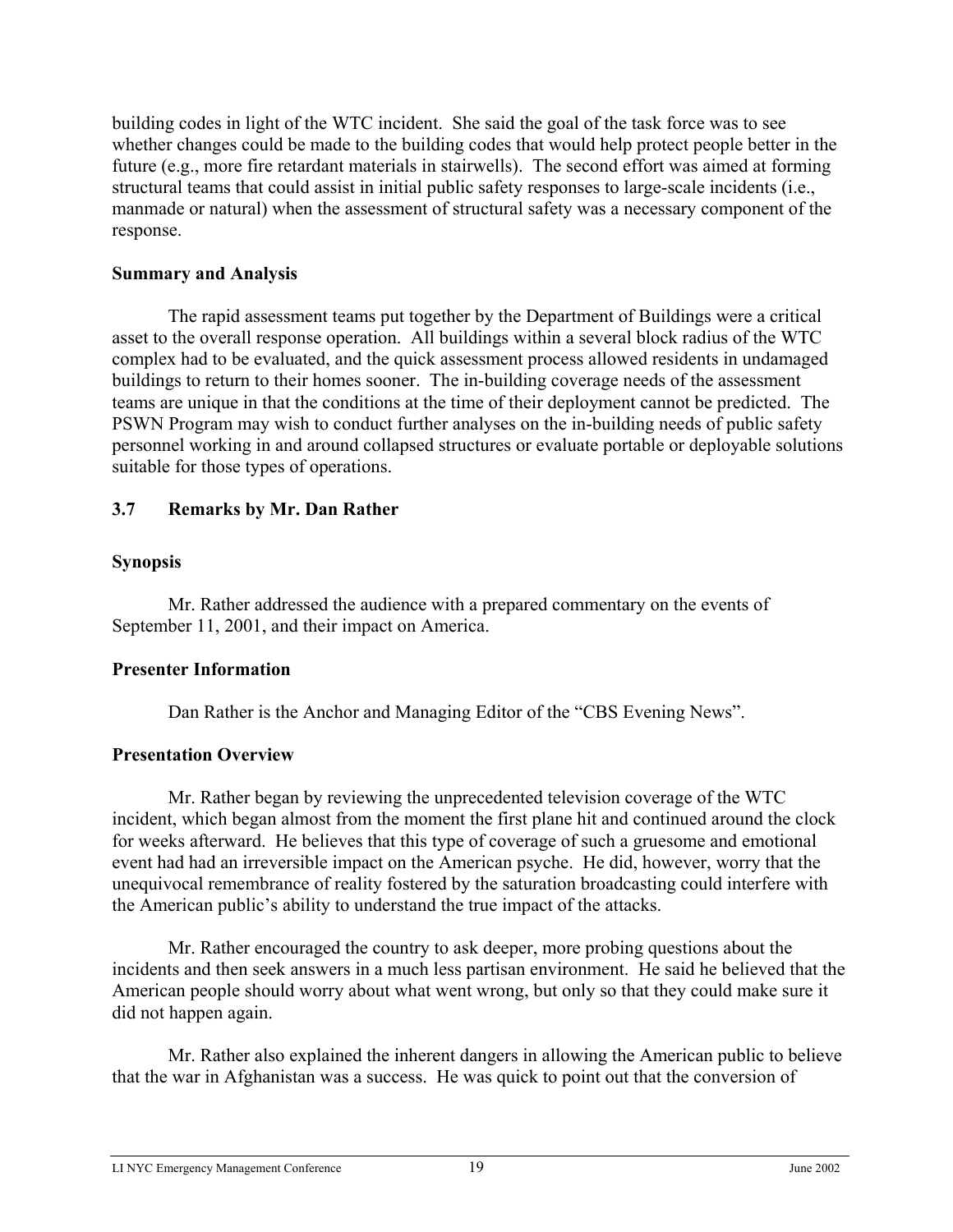<span id="page-22-0"></span>former Taliban and terrorist troops into guerrilla units had actually increased the threat they posed to U.S. soldiers abroad.

In closing, Mr. Rather also expressed concern about the recent disclosure by federal authorities that there might still be terrorist cells within the United States. He pointed out that very real danger still existed in this country and that the enemy was smart to lie in wait. He felt that the psychological window of opportunity to implement real and lasting change within the country was passing with each day. He explained that a continuing threat of terrorism within our towns and cities would place a burden on public safety personnel unlike any other they had faced because they had never before been charged with those types of responsibilities.

## **Summary and Analysis**

Mr. Rather's comments provided an analysis of the impact of the terrorist attacks on our country from the perspective of a long-time media professional. He expressed many concerns about the continuing threat to Americans and the fleeting chance to implement high-impact changes to combat terrorism in America.

## **3.8 Utility Response—Reestablishing Utilities and Communications to Lower Manhattan**

## **Synopsis**

This session described the impact to and recovery of utilities in the area of the WTC. Representatives of Consolidated Edison and Verizon provided presentations, with additional comments provided by a representative of Nextel.

## **Presenter Information**

This session was presented in panel format. The panel members were

- George Greenwood, Vice President of Emergency Management, Consolidated Edison
- Paul Leavitt, Manager, Verizon
- Morgan O'Brien, Vice Chairman, Nextel Communications.

## **Presentation Overview**

This session provided presentations from representatives of Consolidated Edison and Verizon, which gave details on the damage to their utility infrastructure and the process of restoring service to the area. A Nextel representative also commented on the role of commercial wireless service during a disaster response like the WTC operation. The company-specific information is provided below for each of the three entities.

## *Consolidated Edison Presentation: Presented by Mr. George Greenwood.*

Mr. Greenwood explained that Consolidated Edison was the provider of electricity, steam, and natural gas to the entire Manhattan area. Most utility service to the area was unaffected until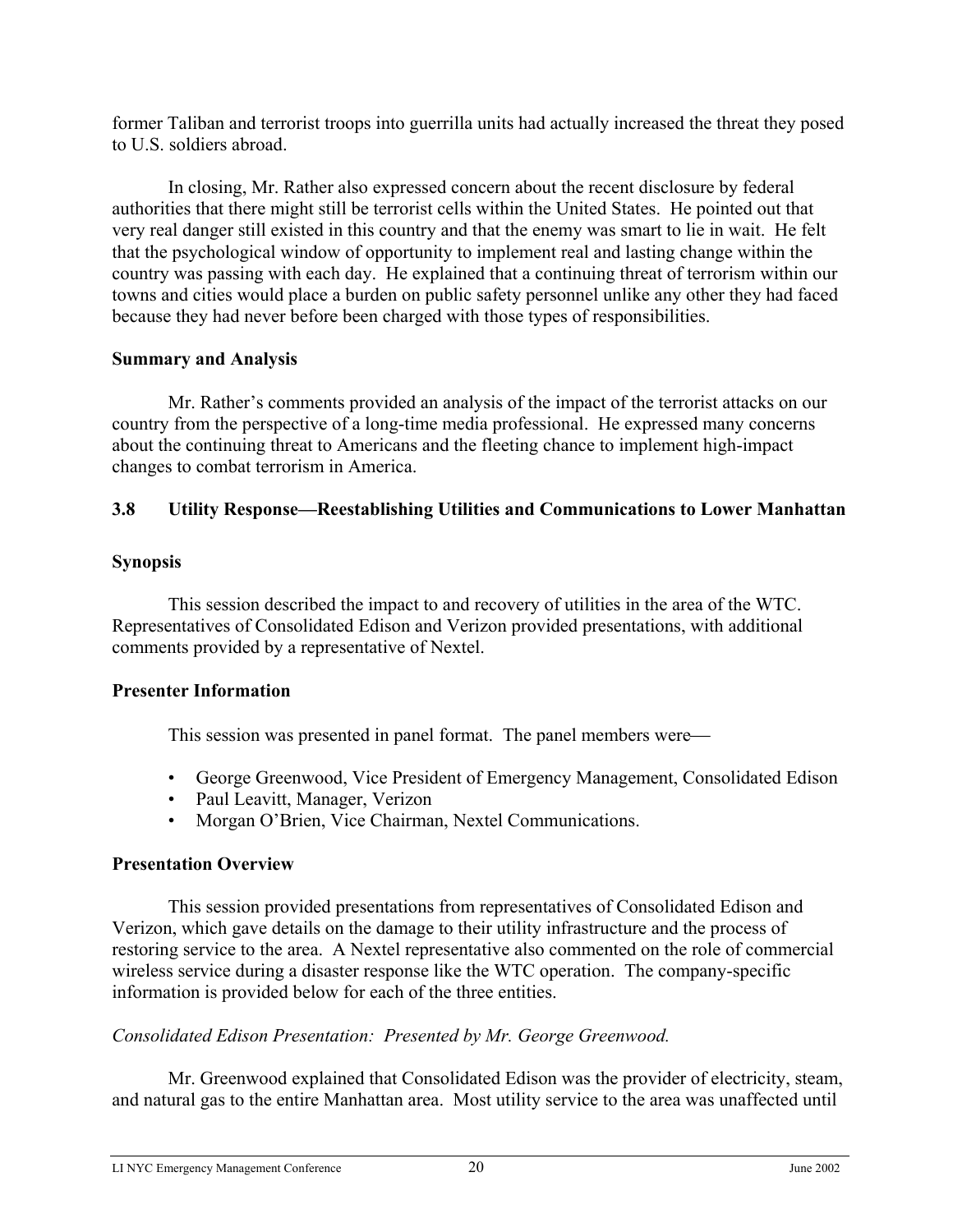the collapse of 7 WTC at 5:30 PM on September 11, 2001. As a result of that collapse, three main transmission substations were destroyed. The end result was total loss of power over five complete distribution networks totaling 450 megawatts.

The initial response of Consolidated Edison emergency crews was hindered by the extent of damage to the entire area surrounding the WTC complex and a lack of communications capabilities. Mr. Greenwood explained that Consolidated Edison operated in an Incident Command System type construct during emergency responses, staging and deploying their personnel from a central command post. Most of the communications between the deployed crews and the command post was accomplished through Blackberry wireless messaging devices, which remained reliable throughout the operation.

Although the steam and gas systems were not affected, Consolidated Edison had to shut them down to ensure the safety of the emergency crews and public safety personnel responding to the collapsed buildings. Consolidated Edison immediately recognized the importance of restoring electric service to the area as soon as possible because of the impact to the large concentration of financial services institutions in the nearby financial district and the negative impact their extended closure would have on the national economy. The initial recovery strategy for electricity was the procurement and placement of 92 generators, each the size of a tractor trailer. Each generator produced 100 megawatts of electricity. While the generators provided temporary electricity to the area, crews sited and built a totally new distribution substation. While the generators were operational, they consumed more than 500,000 gallons of diesel fuel. Mr. Greenwood reported that although the new substation was meeting the temporary electricity needs of the area, two additional substations needed to be built to replace the two that were previously located in the basements of the WTC twin towers.

#### *Verizon Presentation: Presented by Mr. Paul Leavitt*

Mr. Leavitt explained that Verizon was the largest provider of telecommunications service to the area of Manhattan affected by the WTC disaster. Verizon lost numerous switching stations when the WTC buildings collapsed. It also had a large amount of cable, conduit, and fiber either crushed, severed, or flooded in the area around the WTC complex. Verizon also had a large corporate facility located immediately adjacent to the WTC complex, which housed numerous cable vaults and an entire floor of switching equipment. That building sustained major structural damage inflicted largely by falling debris during the collapse of each of the twin tower buildings.

In total, Verizon lost 200,000 telephone lines, 150,000 private branch exchange trunks, 3.7 million data circuits, and 10 cellular repeater sites. A total of 14,000 residential and 20,000 business customers were affected as a result of these losses.

Verizon began work immediately to provide temporary communications infrastructure, using both wireline and wireless equipment. The equipment deployed in the area included portable coin-operated telephones, which the company configured to work for free; portable cellular sites (i.e., cellular on wheels); and a cache of cellular telephones, which were provided to the government agencies involved in the rescue operation.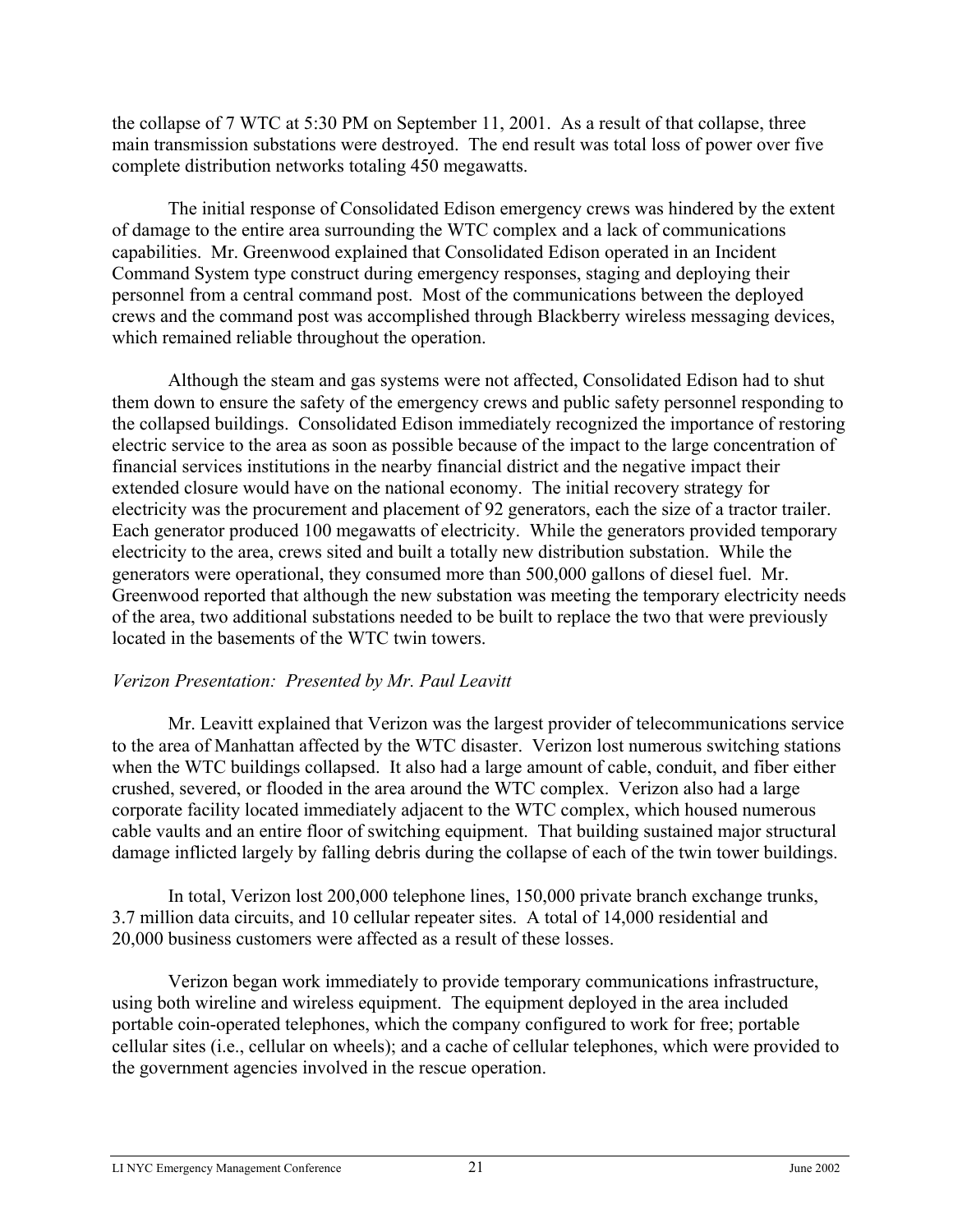The recovery operation concentrated on both cable and equipment repair. The first involved rerouting and/or reterminating an extensive amount of cable, fiber, and conduit so that the lost switches and compromised cable vaults could be circumvented within the network. The second involved servicing all pieces of equipment in the area, including subterranean vault equipment, because of the amount of thick dust that had infiltrated the equipment. Generators also had to be procured and placed to power the equipment until the electricity could be restored.

In closing, Mr. Leavitt stressed the importance of emergency preparedness, contingency planning, and preexisting emergency vendor agreements even for private companies such as his. He touted the agreements as invaluable during his company's effort to reestablish communications capabilities within the affected area.

#### *Nextel Remarks: Presented by Mr. Morgan O'Brien*

Mr. O'Brien focused his remarks on the role of wireless communications systems during the disaster response at the WTC. He explained that the perception that radio frequency based wireless communications systems were overly complex systems had led to an assumption of fragility. He explained that the "honeycomb layout" of cellular type systems made then very robust. He also explained that during the WTC incident on September 11, 2001, the Nextel system demonstrated its ability to lose multiple network nodes and still continue to function.

Mr. O'Brien pointed out that use of the direct connect feature of the Nextel system as a private two-way radio link between two Nextel subscriber units did not rely on or pass through the Public Switched Network. Therefore, it remained reliable despite failures in the public access communications infrastructure.

Mr. O'Brien stated that it was his belief that Nextel units could be used to overcome a lack of interoperability across functions and levels of government while providing redundancy or backup to a public safety agency's primary communications system. He said that Nextel was currently examining the possibility of instituting a priority access plan for government subscribers and was developing network features that would allow for mobile data access over the Nextel network.

Mr. O'Brien concluded by stating that Nextel was seeking input from current and potential customers on their network coverage, reliability, functionality, or anything else on which the company could get feedback.

## **Summary and Analysis**

The total loss of electricity and communications capabilities to the entire southern portion of Manhattan was devastating to both businesses and the public safety responders. A concentrated effort to restore these vital utilities was undertaken immediately and was successful in temporarily replacing the lost infrastructure within the first few days.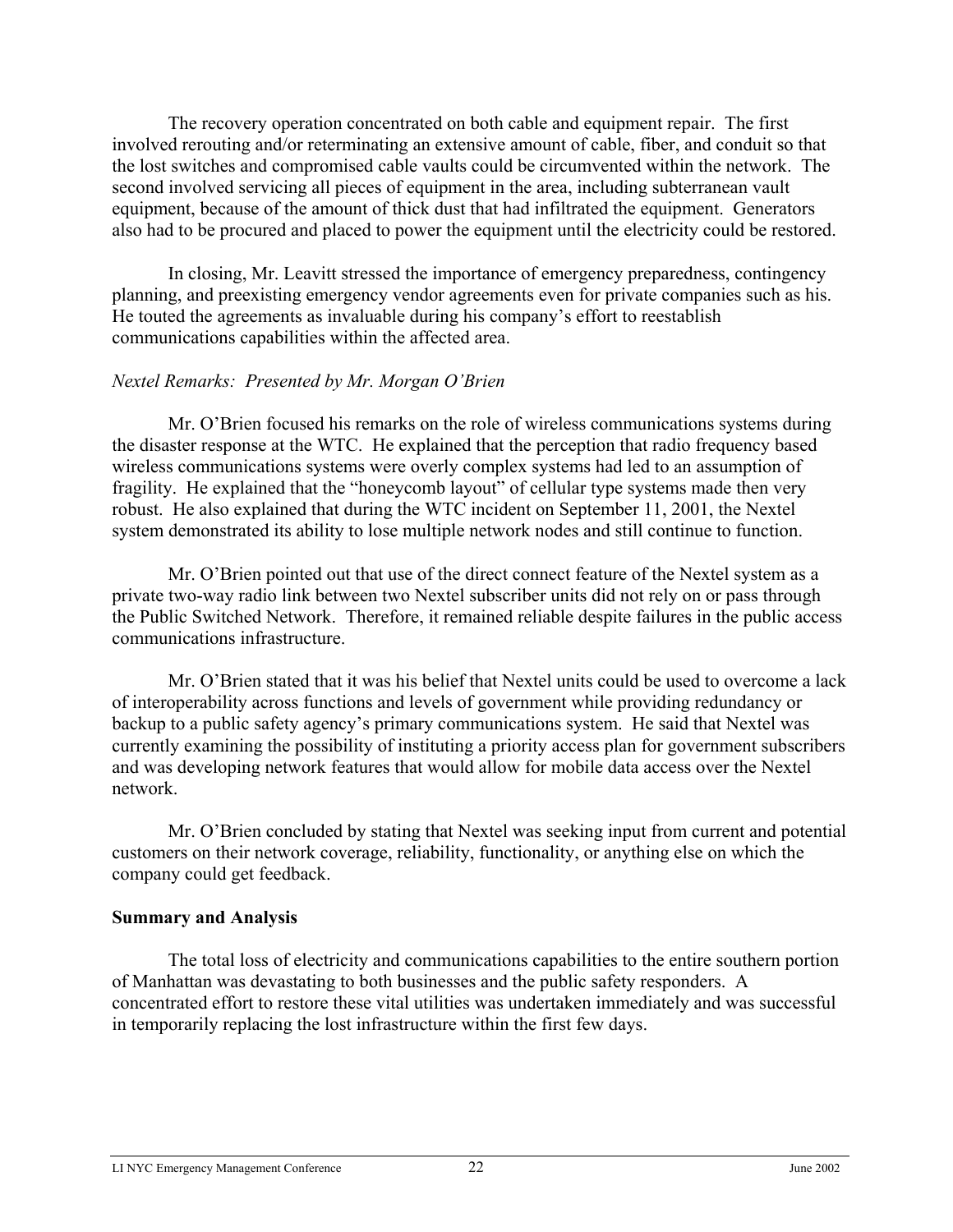#### <span id="page-25-0"></span>**3.9 Public Information—Managing the Media**

#### **Synopsis**

This session reviewed the need for a centralized public information function within a response and recovery operation like the operation at the WTC. It also provided an overview of the function of the Public Information Office within the New York City WTC response operation.

#### **Presenter Information**

Francis McCarton is the Deputy Commissioner of Public Information in the New York City OEM.

## **Presentation Overview**

The session began with an explanation of the role of the public information office within the OEM. Mr. McCarton then explained how the destruction of the EOC and the sheer magnitude of the WTC event called for innovative organizational arrangements and a large-scale effort to rebuild a public information function within the new EOC.

The public information function was charged with coordinating the public information related efforts of all involved government agencies. The immediate coordination efforts focused on combining and standardizing the content of messages being released through the NYPD, FDNY, and New York City Mayor's Office.

The next task was to create a joint information center, along with representatives from the NYPD, FDNY, OEM, SEMO, FEMA, New York Department of Transportation, DDC, and mayor's office. Mr. McCarton explained that one of the key factors in the success of the effort was the establishment of a discrete organizational chart for the joint information center. He said that the mayor ordered that all press releases and public information statements be reviewed and cleared through the person in charge of the joint center, eliminating confusion and clarified people's roles in the effort.

A public information related call center was established soon after the incident at a local public access television station that had a large call center area for fund raising functions. Although this was a preplanned event and was outlined in all of the city's emergency preparedness plans, Mr. McCarton stressed the importance of having a contingency plan in the event that the main call center facility was destroyed or otherwise inaccessible.

The public information office personnel used a variety of methods to get their messages out, and chose the appropriate method depending on the type of information they were trying to disseminate. They used electronic billboards (i.e., Times Square sign), government Web sites, established and advertised hotlines, standard press releases, on-camera interviews, and breaking news bulletins.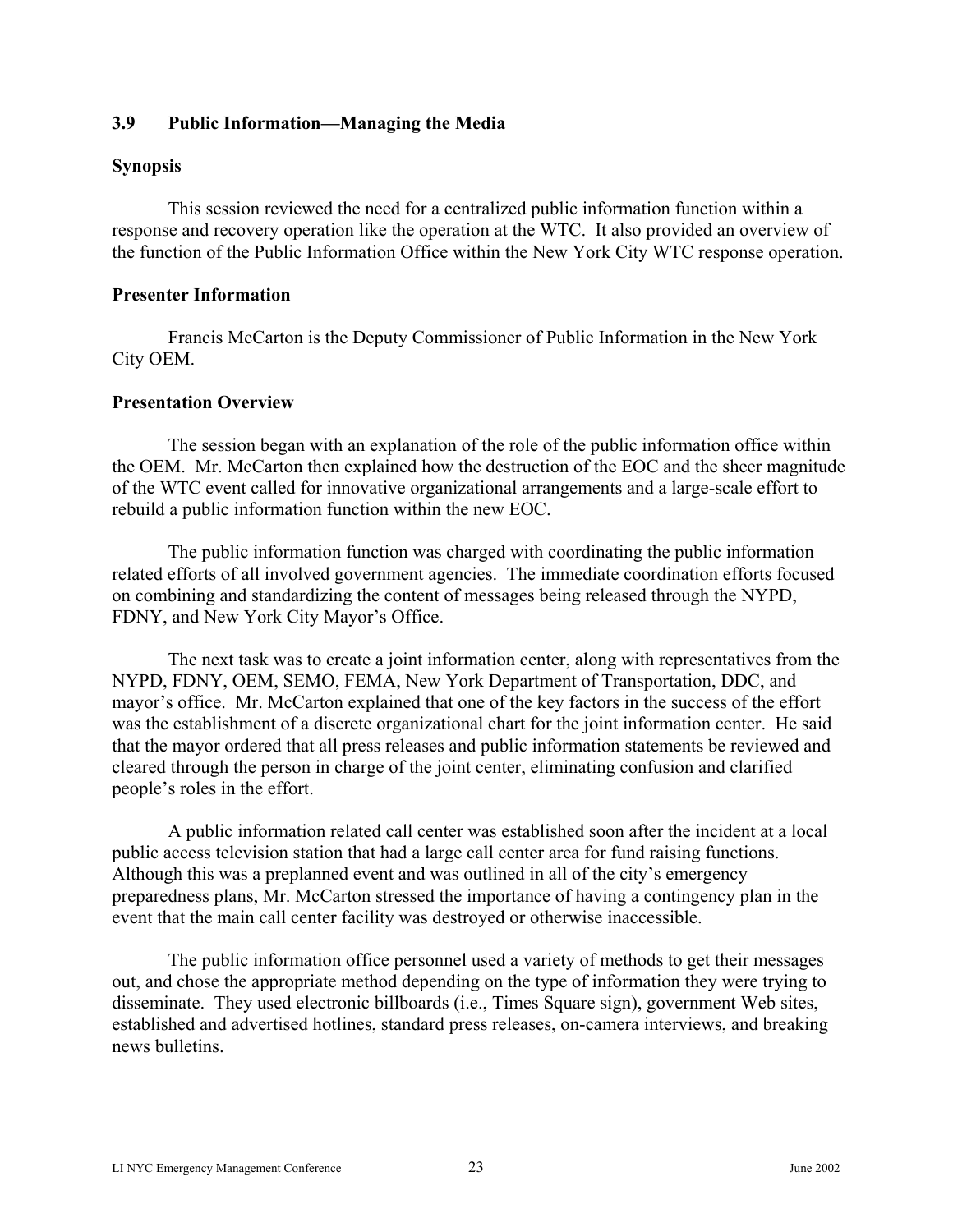<span id="page-26-0"></span>Within 24 hours of the WTC event, the public information office had established the first media pool within the EOC. Mr. McCarton explained that a media pool was an arrangement in which one station was given full access to a particular coverage event and in exchange, the station must agree to make the footage available to all other stations. Media pools provided uniform coverage of an event and were useful where space or media equipment was limited.

Mr. McCarton described the WTC incident as the largest media event ever covered. Coverage of the event was broadcast worldwide around the clock. The public information office of the EOC received more than 25,000 press inquiries between September 11 and December 31, 2001.

In closing, Mr. McCarton urged other public information professionals to know, in advance, what resources were available to them when dealing with an event of this nature, to maintain relationships with working members of the media in and around their jurisdictions, and to try to strike a suitable balance between allowing the media access to incident scenes and the operational aspects of the rescue and recovery operation.

## **Summary and Analysis**

Mr. McCarton provided an overview of the functions of a public information office during large-scale disasters and educated the audience on the challenges the New York City personnel faced when assembling their own joint information center.

#### **3.10 Business Continuity—Impact of 9/11 on the Insurance and Financial Industries**

#### **Synopsis**

This session provided insight into the issue of business continuity in the context of the WTC disaster. Presentations were provided by the New York State Department of Insurance, the New York Stock Exchange (NYSE), Morgan Stanley Dean Witter (MSDW), and Merrill Lynch.

#### **Presenter Information**

This session was presented in panel format. The panel members were

- Greg Serio, Superintendent, New York State Department of Insurance
- David Barkus, Managing Director of Information Technology, NYSE
- Steve Van Wyk, Chief Information Officer and Managing Director, MSDW
- Paul Honey, First Vice President of Global Contingency Planning, Merrill Lynch

#### **Presentation Overview**

This session provided presentations on business continuity from the perspectives of three private corporations and the New York State Department of Insurance. Each presentation, although very brief, presented very specific information. The company-specific information is provided below for each of the presenting organizations.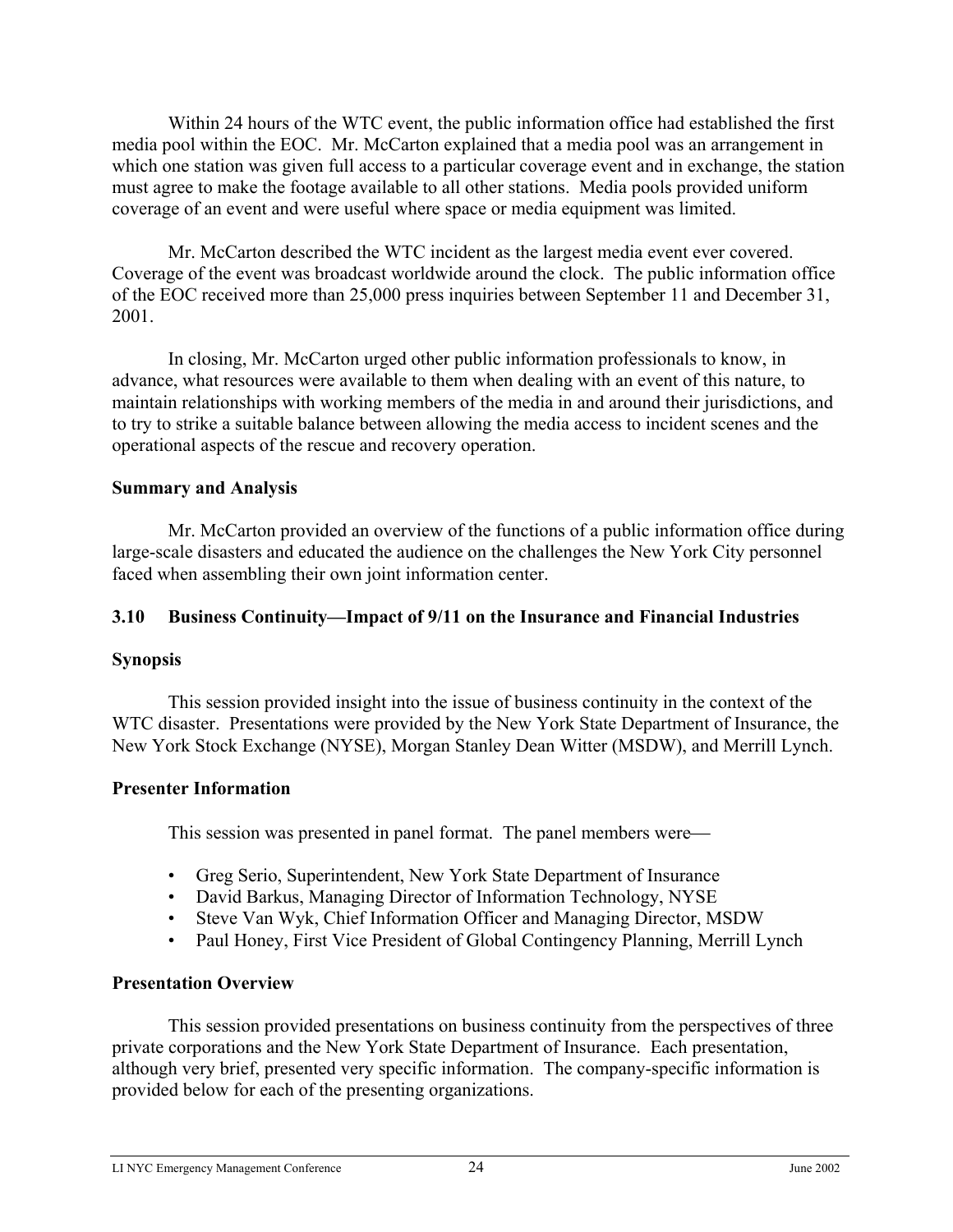#### *New York State Department of Insurance Presentation: Presented by Mr. Greg Serio*

With regard to the impact of the WTC incident on the insurance sector, Mr. Serio explained that the events of September 11, 2001, represented the single largest insurance event ever. To date, more than 31,000 claims had been filed with insurance companies for a total of \$20 billion.

In working closely with the insurance companies since the event, the Department of Insurance had discovered that they were in fact a good source of global intelligence and an important restabilizing force within the economy. Once they realized this, state officials moved the category of "insurance" from the recovery phase of disaster operations and placed it in the response phase. The rationale behind this decision was centered around the role that insurance companies played in bringing immediate financial assistance to residents and business owners in the affected area.

Mr. Serio explained that the single biggest coverage issue had been business interruption coverage. The Department of Insurance had discovered that most policies only covered 14 to 30 days worth of business interruption and were inadequate for the level of loss experienced by those within the area of the WTC.

In planning for the future, the Department of Insurance was working closely with the insurance industry to reexamine concentration of risk as an overall mitigation strategy. The concentration of financial services companies in and around the WTC made it a prime location for an incident that would overwhelm the insurance industry. The department and the industry were exploring ways to limit the same types of occurrences in the future. Mr. Serio also reported that the Department of Insurance planned on including insurance representatives in all future preparedness and tabletop exercises so that response procedures and timelines could be tested and refined.

#### *NYSE Presentation: Presented by Mr. David Barkus*

Mr. Barkus explained that because of the role that the NYSE played in the world's financial markets, NYSE staff had been involved in rigorous contingency and emergency planning for 15 years previous to the terrorist attacks. Although their plans performed well in response to the WTC disaster, they were already reexamining them in light of their recovery experiences.

The NYSE was closed for 4 consecutive trading days as a result of the damage done to the WTC complex. The Nation's stock markets had not been closed for that many consecutive trading days since the Great Depression. Mr. Barkus said that 99 percent of all NYSE trades were received over data lines and that the NYSE lost more than 50 percent of its data lines on September 11. Although the NYSE maintained multiple redundant data processing centers, each of which was served by a different power grid, the loss of power to the trading facility and the extensive loss of data lines made it impossible to conduct business as usual until those pieces of the infrastructure could be repaired or recovered.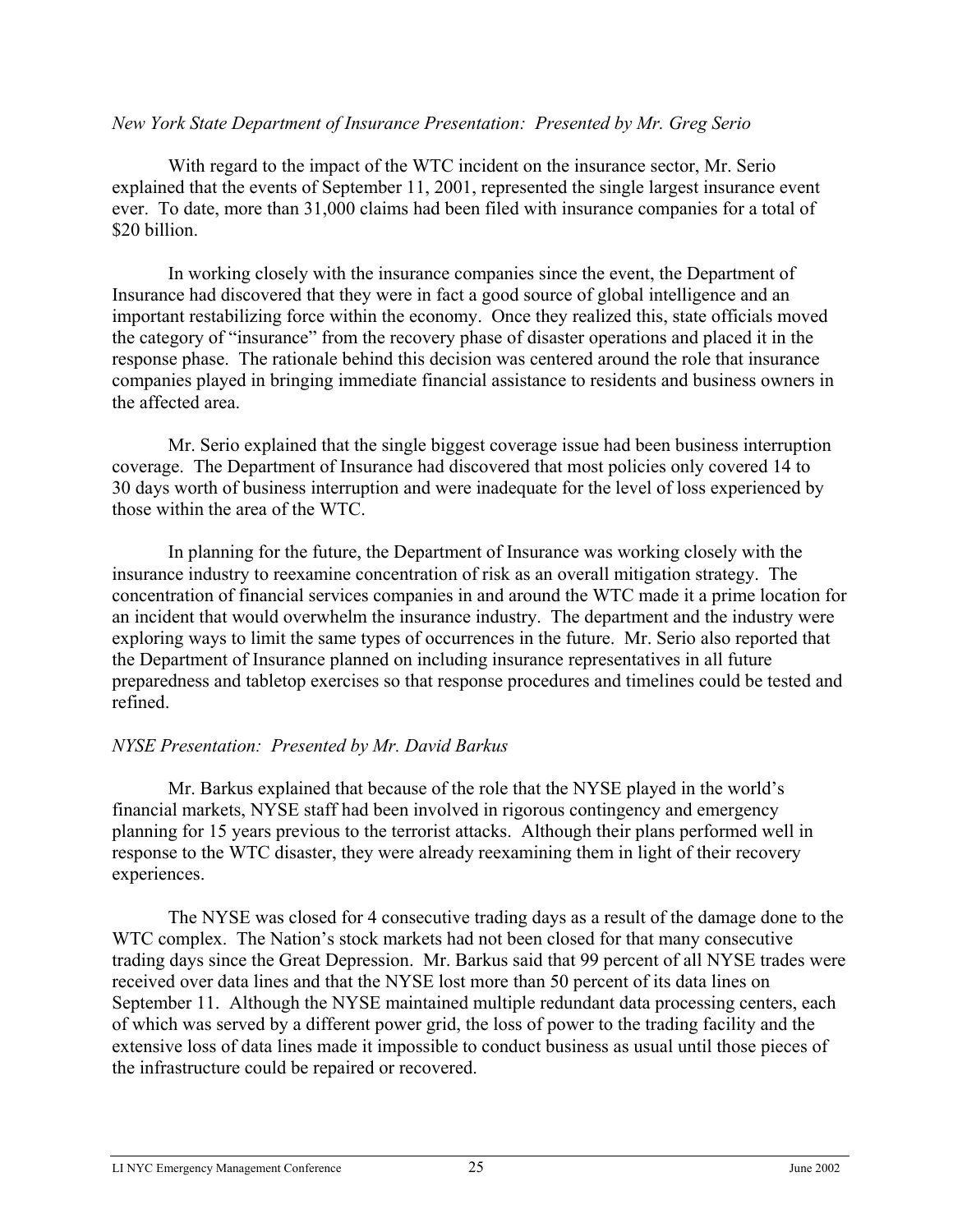To avoid such a disruption in the future, Mr. Barkus said the NYSE was taking drastic and immediate measures. Although he declined to describe most of the new measures for security reasons, he stated that, without a doubt, one of NYSE's critical strategies was to ensure that all trading activities could be shifted to backup locations within 48 hours.

#### *MSDW Presentation: Presented by Mr. Steve Van Wyk*

Mr. Van Wyk began by describing the experiences of MSDW during the WTC incident. MSDW, the largest tenant in the WTC complex, occupied 1.3 million square feet of office space, including both the 59th and 74th floors of the second WTC building to be struck. MSDW had a total of 3,700 employees located within the WTC complex, and despite the fact that the 74th floor of the second building was the point of impact of the airplane, only 12 MSDW employees were killed during the incident.

Mr. Van Wyk credited this miraculous outcome to two main elements. The first was the extensive planning and preparation MSDW and its employees had engaged in after the bombing incident at the WTC in 1993. The second was that the evacuation plans were activated immediately after the impact of the first plane into the adjacent building, and most of the employees were already on their way out of the building when the second plane struck.

Mr. Van Wyk explained that the MSDW information technology team began work immediately on the reconfiguration of the company's corporate network and initially relocated to a MSDW facility within a block of the WTC complex. They were soon ordered to evacuate that building as well and had to move to a third location in Brooklyn. They were able to get their network ready for business by the next day.

#### *Merrill Lynch Presentation: Presented by Mr. Paul Honey*

Mr. Honey kept his presentation very brief, choosing to focus on the lessons learned by the managers of Merrill Lynch while trying to recover from the WTC disaster. Merrill Lynch managers quickly discovered that voice mail and e-mail were critical systems for their employees. He pointed out that the Blackberry wireless e-mail system (i.e., Cingular network) continued to operate throughout the recovery process and was the most reliable form of communications.

Merrill Lynch immediately activated hotlines for its employees to use to call in and report their location and status. The call center also served as a message center for the employees and their families because other forms of communications were almost non-existent during the first 2 days following the incident.

Merrill Lynch used automated calling machines to both locate employees who had not called in and broadcast firmwide messages from the Chairman and other executives. Despite that attempt at information dissemination, Merrill Lynch learned afterward that most employees who were told to stay home during the recovery process felt left out and felt that they could have been used in some way to help the company.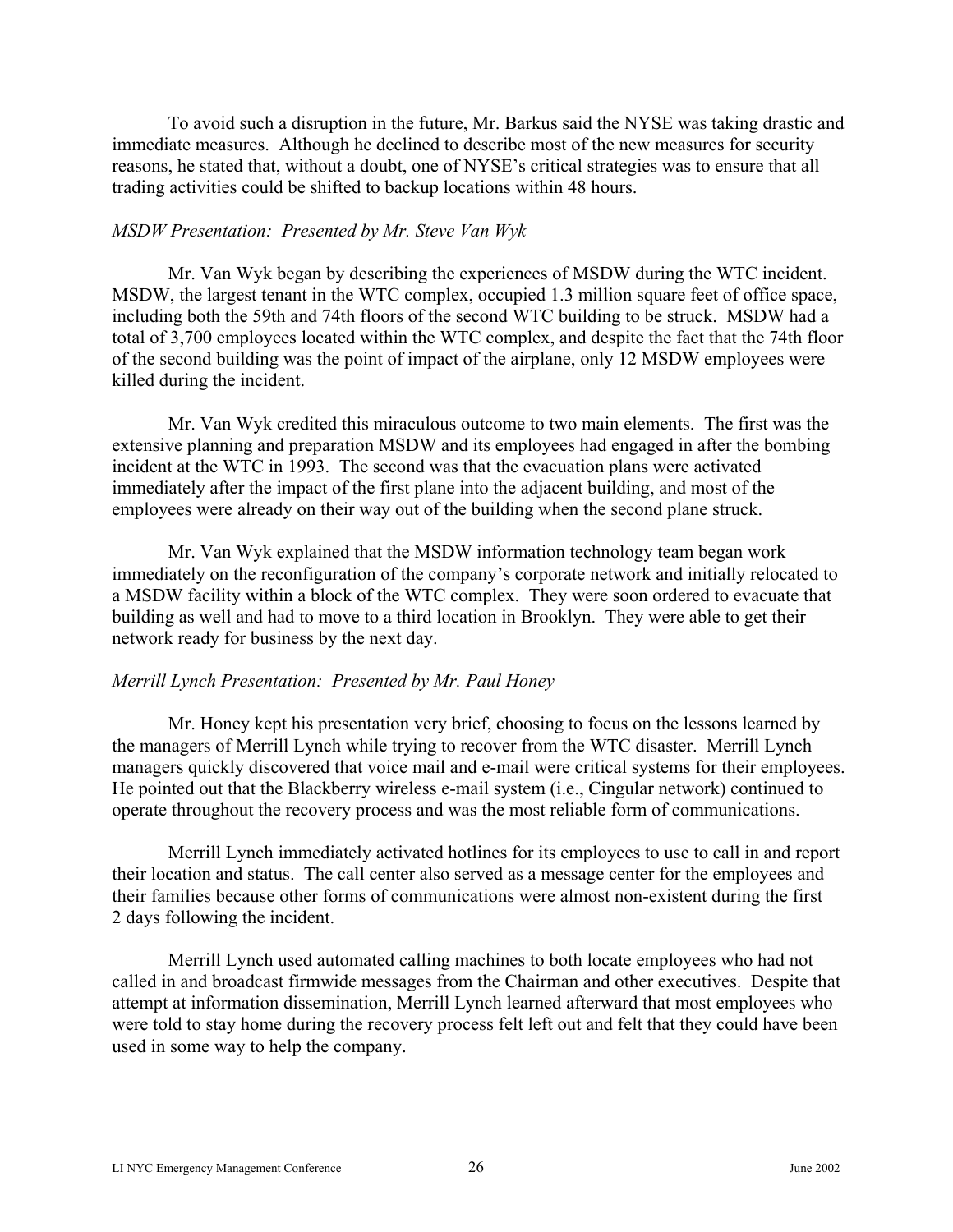Mr. Honey stressed that the experiences of Merrill Lynch validated the level of effort the company had put into emergency and contingency planning, but not for the obvious reasons. He stated that the experience showed him that the plans actually needed to be rewritten in a less rigid format. The actual value came from having put people through the planning processes in the first place. He said the processes and methodologies behind the planning were invaluable in putting people into the right frame of mind when an actual incident occurred.

#### **Summary and Analysis**

A quick response from the insurance industry within any disaster area is vital to the regional economy and the welfare of the affected persons. By including the insurance industry in the planning process and working with them to develop appropriate response procedures, emergency management officials will be even better prepared to provide aid to those in need. Similarly, the experiences of and lessons learned by the private sector should be exchanged with those in the public sector.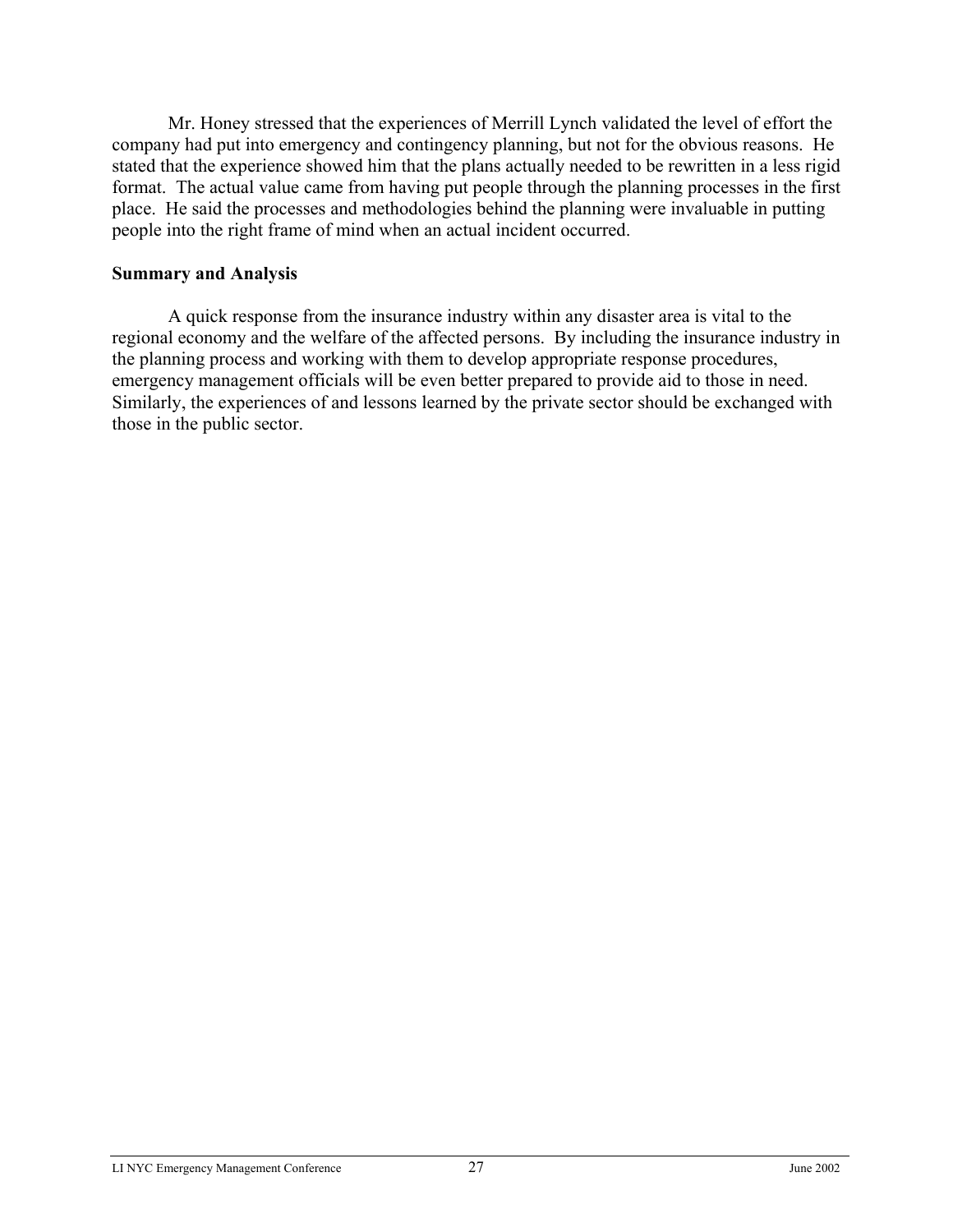# **4. DAY THREE SESSIONS**

<span id="page-30-0"></span>The following sections provide detailed reports on the sessions related to the final day of the conference―

- Remarks by Former Mayor Rudolph Giuliani
- Role of the New York State Office of Public Security
- Perspectives from the Port Authority of New York and New Jersey
- Role of the Office of Homeland Security.

## **4.1 Remarks by Former Mayor Rudolph Giuliani**

#### **Synopsis**

Former Mayor Rudolph Giuliani provided remarks regarding the events at the WTC and the role emergency preparedness played in the response.

#### **Presenter Information**

Mr. Rudolph Giuliani is the former mayor of New York City and a former federal prosecutor.

#### **Presentation Overview**

This session began with Mr. Giuliani expressing his feelings about the terrorist attacks. He emphatically asserted that the American people could not ever forget what happened to us and could certainly never let it happen again. He reminded the audience that America was attacked for its beliefs and freedoms and asserted his belief that nothing matched the strength of people who live in freedom.

Mr. Giuliani said he felt that the biggest lesson learned from the WTC incident was that there was no substitute for rigorous preparation. He established the first OEM in New York City and charged it with planning and preparing the city for disasters. Mr. Giuliani insisted on relentless preparation with the understanding that to prepare for everything was physically impossible. He said that a lot of practice in the general sense prepared people for the "real thing" no matter how out of the ordinary it might be. He closed by asserting that prior to September 11, there might have been a legitimate excuse not to anticipate and prepare for events of this nature, but now there was none.

## **Summary and Analysis**

This session provided important and valuable insight into the importance of constant emergency preparation. When advocated by the person responsible for the rescue and response operations within New York City, the information carried both additional weight and significance.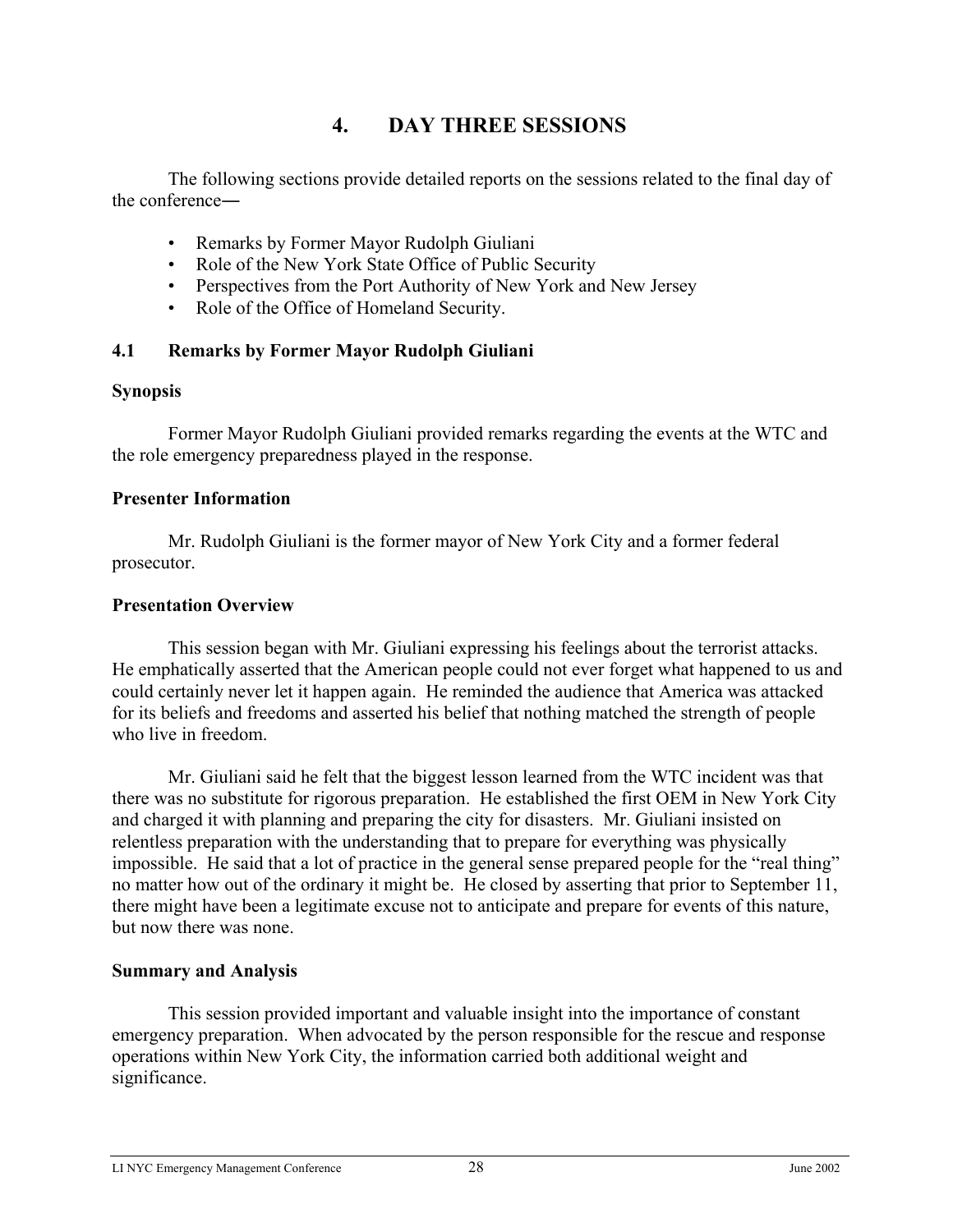#### <span id="page-31-0"></span>**4.2 Role of the New York State Office of Public Security**

#### **Synopsis**

This session provided a brief overview of the New York State Office of Public Security. The Office of Public Security is in essence the homeland security office for the state and is actively engaged in statewide threat assessments and contingency planning.

#### **Presenter Information**

James Kallstrom is a special advisor to the Governor of New York and is the Director of the Office of Public Security.

#### **Presentation Overview**

The session began with Mr. Kallstrom explaining why nobody should have been surprised by the attacks that occurred on September 11, 2001. He pointed out that at least 15 major terrorist attacks had been plotted or carried out against the United States since 1988. He said he firmly believed that government officials had to find a way to engage the "silent majority" of Americans to secure their resolve to see the "war on terrorism" through to completion both domestically and abroad.

Mr. Kallstrom explained that the Office of Public Security was currently examining each state agency's roles and resources with regard to the prevention of and response to terrorist activities. Their main areas of concern were equipment, training, and preparedness exercises. He added that a large-scale threat assessment effort within the state was examining, among other issues, critical food, water, and dairy supply chains; the transportation grid; and power and telecommunications grids.

Mr. Kallstrom closed by asserting his belief that the best possible terrorism prevention measure was the integration of myriad stovepipe databases in existence within the states and at the national level. He used the example of the Maryland State Police trooper who stopped one of the terrorists for speeding on I-95 the day before the attacks. Because the trooper had no information that the person was a suspected terrorist or was here in violation of a student visa, he simply issued a citation to the man and released him.

#### **Summary and Analysis**

The newly created Office of Public Security is responsible for antiterrorism action within the State of New York. The office is working to improve existing agency and resource plans while also conducting expanded threat assessments and recommending state action as appropriate measures are identified.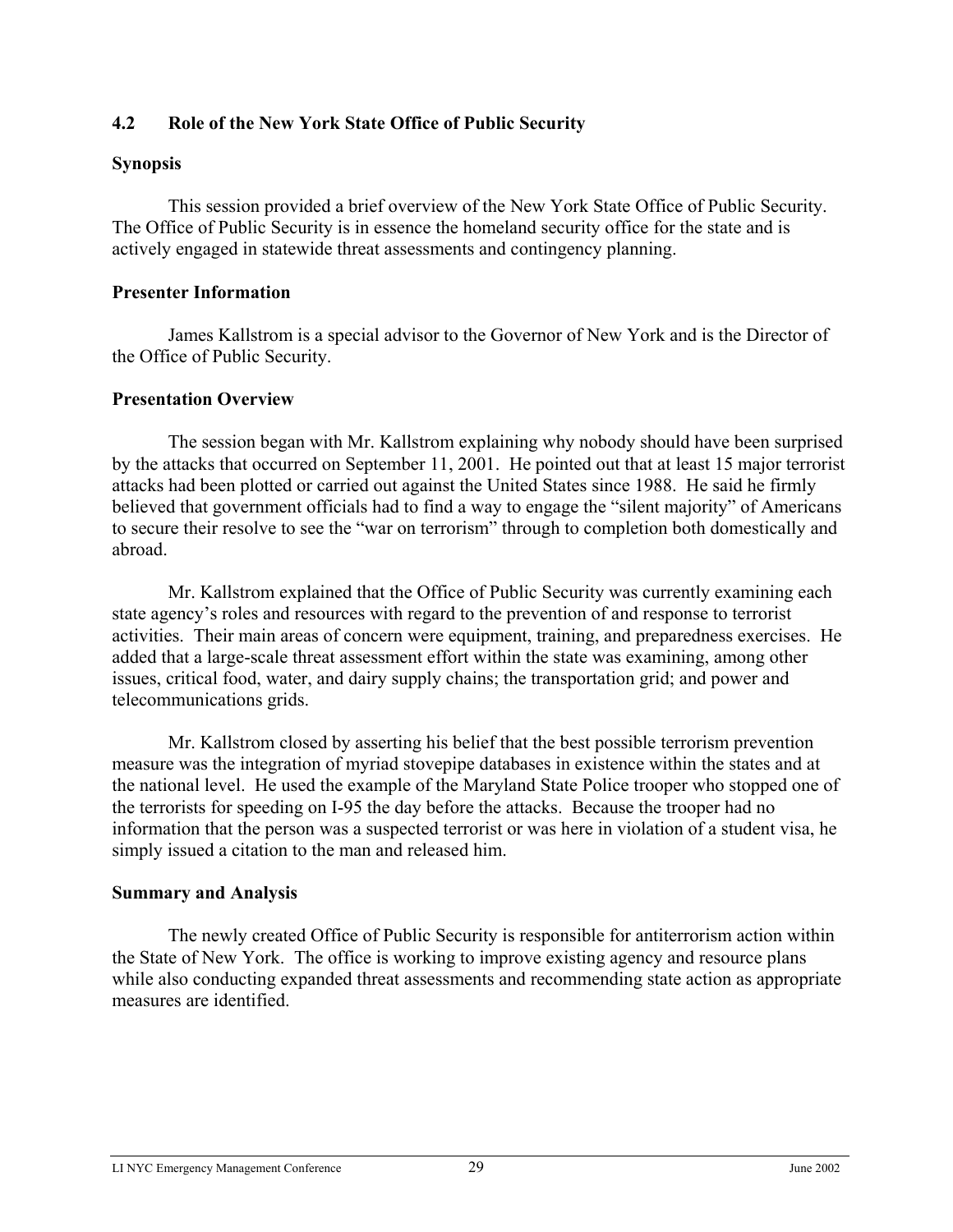## <span id="page-32-0"></span>**4.3 Perspectives From the Port Authority of New York and New Jersey**

## **Synopsis**

This session provided a brief overview of the Port Authority's perspectives on the WTC incident.

## **Presenter Information**

John Packowski is the Director of Operations and Emergency Management for the Port Authority of New York and New Jersey.

## **Presentation Overview**

Mr. Packowski began by describing the immediate impact of the WTC disaster to the Port Authority in terms of people lost in the collapse. He reported that 75 Port Authority employees were killed during the attack on the WTC and the subsequent building collapses. Among those killed were the Executive Director, the Director of Police, the Chief of Patrol, and 37 police officers and senior police commanders.

Previous to the incident, the Port Authority had engaged in several forms of disaster preparation. Its preparedness efforts included the creation of facility specific plans and drills, security audits of all Port Authority facilities, threat awareness programs, and participation in the state-level planning efforts in both New York and New Jersey. Mr. Packowski acknowledged that despite the agency's losses, the extensive planning it had engaged in better prepared it to respond to the incident.

Mr. Packowski reported that in an attempt to both prevent and better respond to similar incidents in the future, the Port Authority was focusing on two broad areas. The first was facility security. The Port Authority was attempting to bolster facility security through an approach that used "rings of security."

The second broad area was a more defined approach to risk management at the corporate level. This approach consisted mainly of expanded threat assessments, vulnerability assessments, criticality of sites and resources studies, and overall risk assessments from an enterprisewide view. From these findings, the Port Authority would work to build risk matrixes that better reflected the current threat environment and would take action accordingly.

## **Summary and Analysis**

This session provided information about the impact of the WTC disaster on the Port Authority of New York and New Jersey and what actions its staff was taking organizationally as a result. It is clear that their loss of a substantial number of mission-critical personnel put them at a disadvantage during the initial response, but that they quickly recovered and then went to work planning for the future.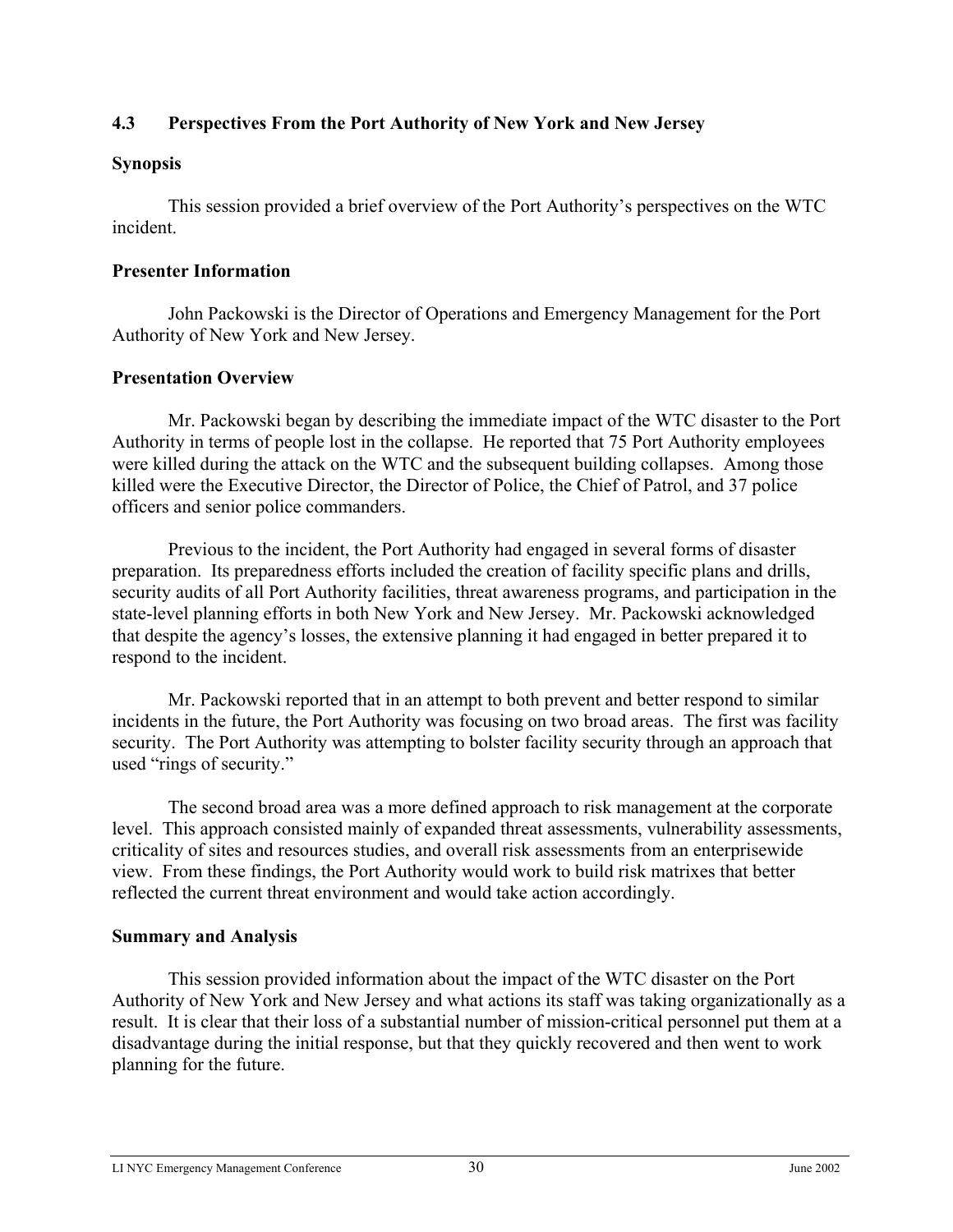## <span id="page-33-0"></span>**4.4 Role of the Office of Homeland Security**

## **Synopsis**

This session provided a statement by a representative of the Office of Homeland Security that outlined the current priorities of the office with respect to bolstering first responder capabilities.

#### **Presenter Information**

Michael Burns is an employee of the Office of Homeland Security with previous experience in firefighting and emergency management.

#### **Presentation Overview**

Mr. Burns began by explaining that the President and Governor Ridge had established four main priorities for the Office of Homeland Security

- Improving response capabilities for bioterrorism events
- Improving information sharing horizontally across federal agencies and vertically across levels of government
- Improving border security
- Bolstering the capabilities of first responders.

Mr. Burns then talked about "three big ideas" for first responders being shaped within the Office of the President that formed the underpinnings of the President's Fiscal Year 2003 budget request of \$3.5 billion for public safety

- Flexibility—Giving communities what they already know they need instead of telling them what they can have.
- Mutual Aid—Making mutual aid the "way we do business" with regard to local public safety response. This could include building a national asset inventory and adopting a common command and control system, among other standardization efforts.
- Evaluation—Examining methods for baselining current capabilities and then measuring progress as the money was expended. One method could include some form of exercise-based rating system.

Mr. Burns concluded by mentioning the ongoing work within the Office of Homeland Security to create the Nation's first national strategy for homeland security. He said that although it was not yet complete, several key strategic themes had emerged. He mentioned smart borders, interoperable communications, and the standardization of public safety assets as examples.